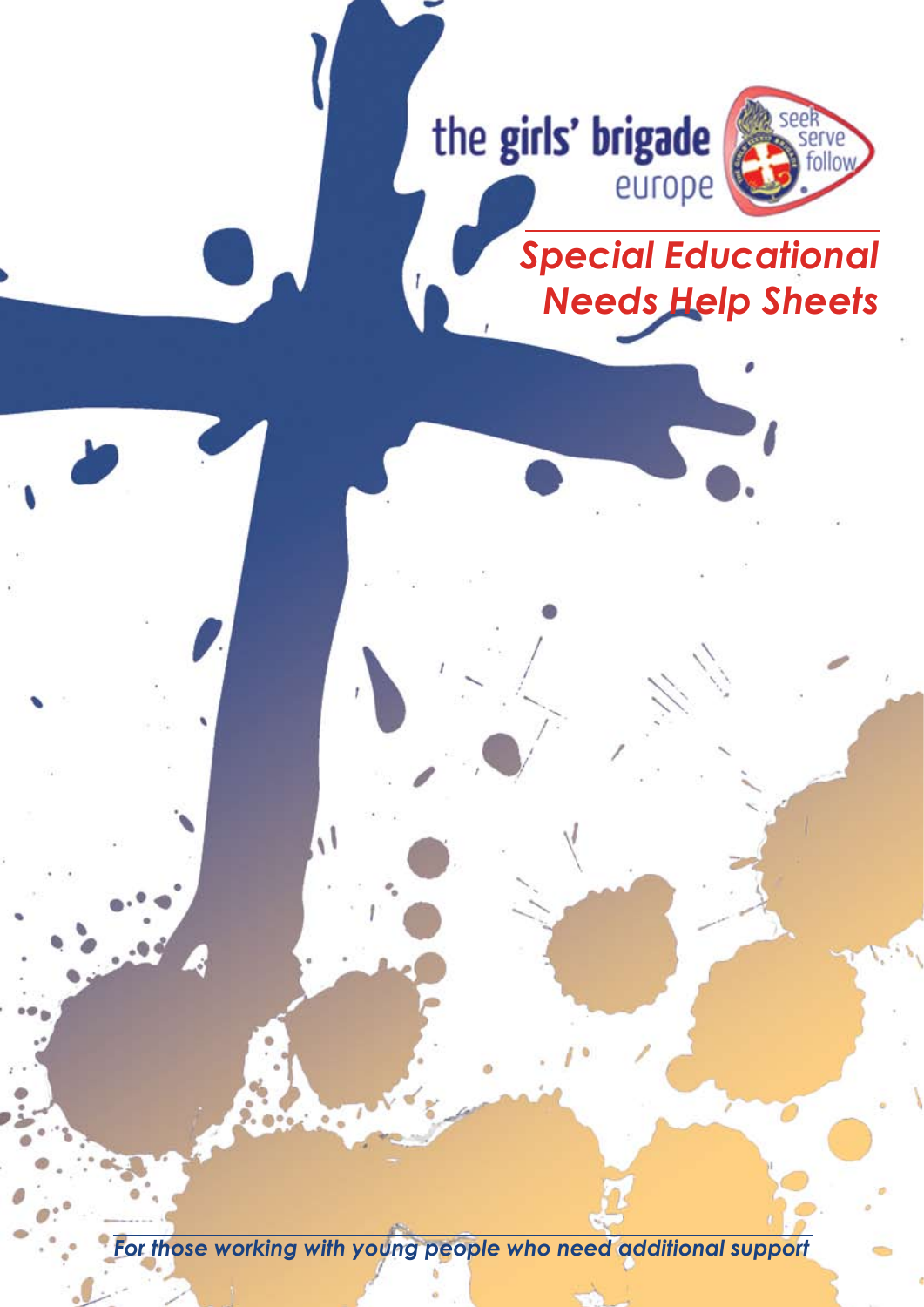# *GB RESOURCE MATERIAL*

# *CONTENTS*

1

#### *HELP SHEETS FOR THOSE WORKING WITH YOUNG PEOPLE WITH:*

| 1.  | Asthma                                          | Pg. 2  |
|-----|-------------------------------------------------|--------|
| 2.  | Attention Deficit Hyperactivity Disorder        | Pg.4   |
| 3.  | Autistic Spectrum Disorder - Aspergers Syndrome | Pg. 6  |
| 4.  | Autistic Spectrum Disorder - Autism             | Pg. 8  |
| 5.  | Cystic Fibrosis                                 | Pg. 10 |
| 6.  | Developmental Delay                             | Pg. 12 |
| 7.  | Down Syndrome                                   | Pg. 14 |
| 8.  | <b>Dyslexia</b>                                 | Pg. 16 |
| 9.  | Dyspraxia                                       | Pg. 18 |
| 10. | Epilepsy                                        | Pg. 20 |
| 11. | <b>Hearing Impairment</b>                       | Pg. 22 |
| 12. | Language Impairment                             | Pg. 24 |
| 13. | Spina Bifida & Hydrocephalus                    | Pg. 26 |
| 14. | Visual Impairment                               | Pg. 28 |

Long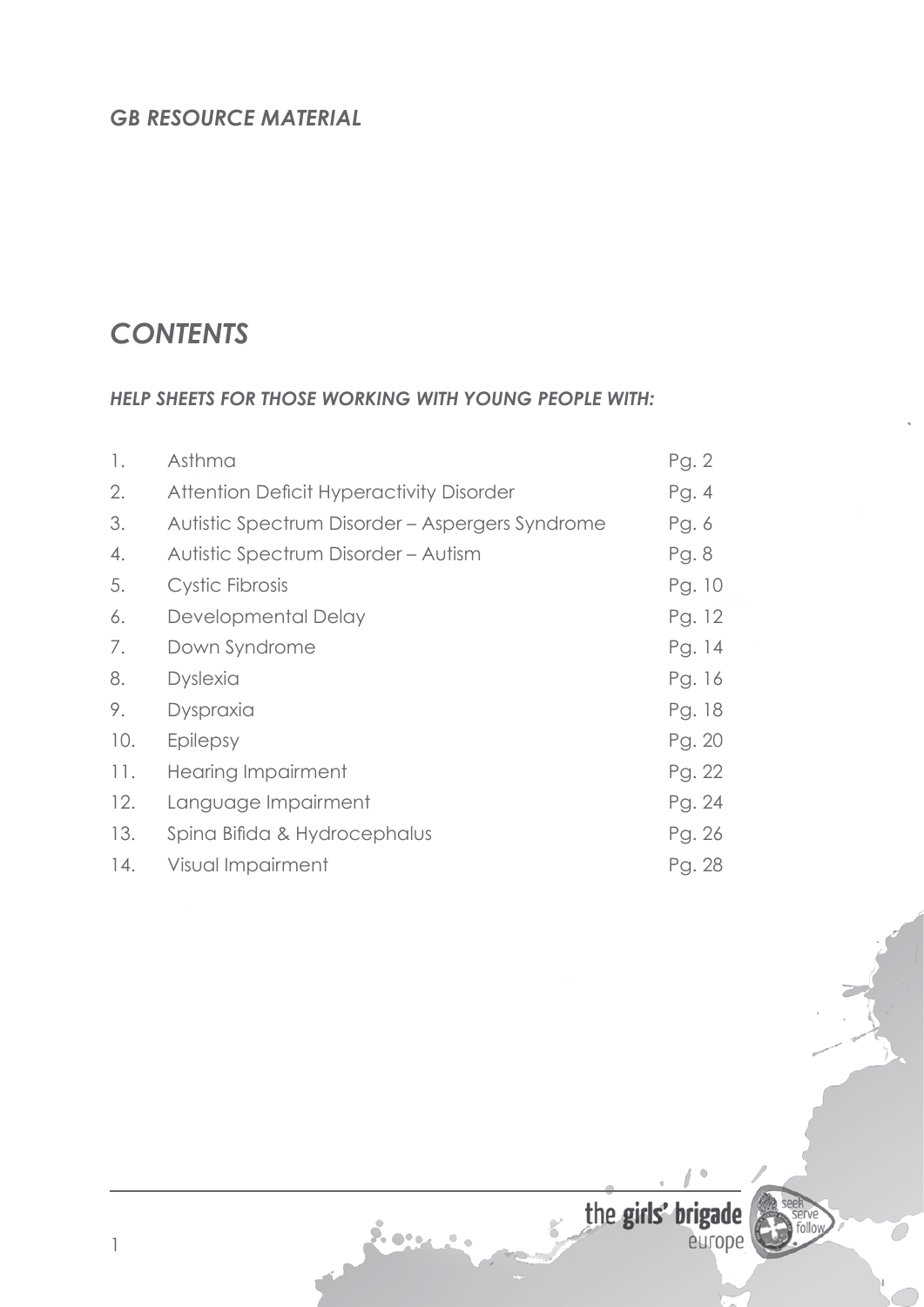# *HELP SHEET: 1. ASTHMA*

### *Definition:*

Asthma is a common disease of the lungs (on average 1 in 10 children are affected) where the air tubes go into spasm and the passage of air is reduced. It may be that it is easier to breathe in than out and this causes the lungs to become inflated and they cannot be easily emptied. Whilst a "bronchospasm" is the main feature of asthma it also occurs in other conditions of the lungs and in allergic reactions. A bronchospasm may be so severe that it can endanger life as it reduces the supply of oxygen to tissues. (the skin may appear blue) There may also be wheezing and coughing as the sufferer tries to breathe. An asthma attack may last for a few minutes or several hours and all sufferers are taught to recognise the symptoms and treat them accordingly. Asthma is treated with two main types of medicine known as preventers and relievers and these are normally delivered through an inhaler. Relievers are normally blue or white and they must be available to the child at all times. The relievers work to relieve the symptoms by relaxing the muscles straightaway so that the airways open and breathing becomes easier. The preventers calm the inflamed airways and help to reduce the risk of an attack. Their effect builds up over time and they need to be taken every day.

The commonest type of asthma is allergic asthma but asthma can also be induced by exercise, infection, emotion and occupation.

#### *How it affects the young person:*

- When a young person has asthma which is well controlled there may be no obvious signs during a company night.
- If the asthma is not well controlled then an attack could happen very easily with little provocation.
- Different individuals will present in different ways depending on the type of asthma they have but as a general rule any sufferer who wheezes (makes a soft whistling noise as they breathe) during exertion, or at any time during the meeting, is likely to be having an attack to some degree.

ان که می

Those with "slight chronic" asthma are likely to cough persistently or in the younger child they may complain of a sore tummy which can be very confusing.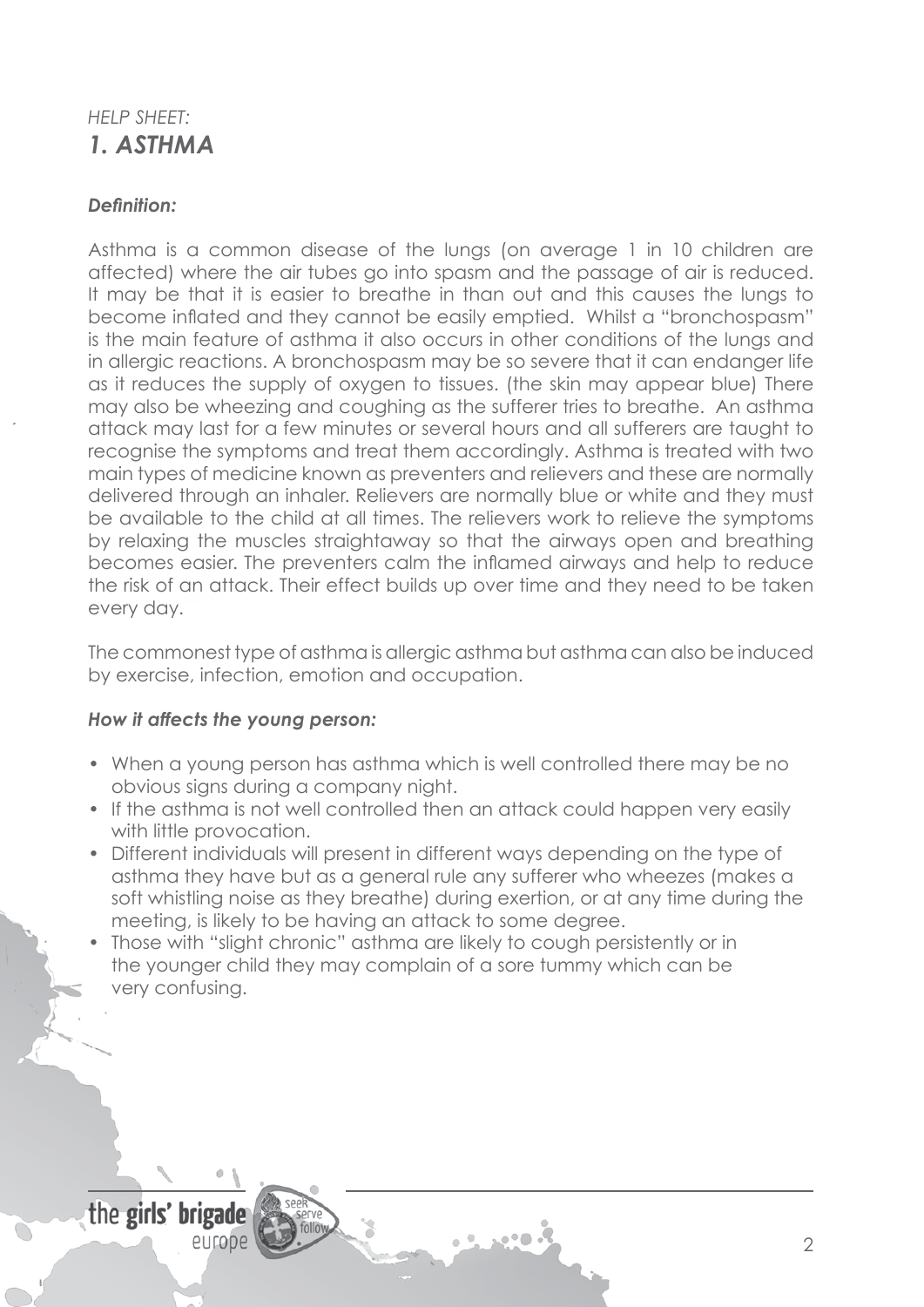- Be prepared: If you know from enrolment forms that a young person has asthma make sure you know where they keep their inhaler when at company - it may be in a skirt or coat pocket. Try not to embarrass the young person by asking them to put the inhaler in an obvious place.
- Learn how to administer an inhaler from the local practice nurse or from the parent.
- It is important that the individual exhales immediately before breathing in from the inhaler to maximise the effect of the dose.
- In cases of allergic asthma find out what triggers an attack and try to avoid the young person coming into contact with the trigger.
- Asthma is frequently brought on by exercise, encourage young people to take the reliever before beginning any exercise and also ensure that they "warm up" properly first.
- Make sure all officers know which young people are affected and what to do in case of an attack.

### *The basic rules are:*

- Stay calm and reassure the young person but do not hold them (this restricts the breathing further).
- Find the sufferer's reliever and make sure they take it correctly.
- Encourage them to sit upright and lean slightly forwards.
- Loosen tight clothing and offer a drink of water.
- If medication fails to relieve the symptoms in five-ten minutes, call medical help (Dial 999). The child can continue to use the reliever every few minutes until medical help arrives.
- Whilst you are dealing with the young person get another officer to contact the parent who will advise of the usual length of an attack and will if necessary be able to be with you before an ambulance arrives if it is needed.
- Those with asthma are usually taught by their consultants how to manage their condition and what to do in an emergency. (Ring 999) **Asthma is life threatening** and a call for help to a known asthmatic will receive priority from the ambulance service.

### *Further information can be found from:*

Websites: **Asthma UK** - www.asthma.org.uk **Healthline** - www.healthline.com

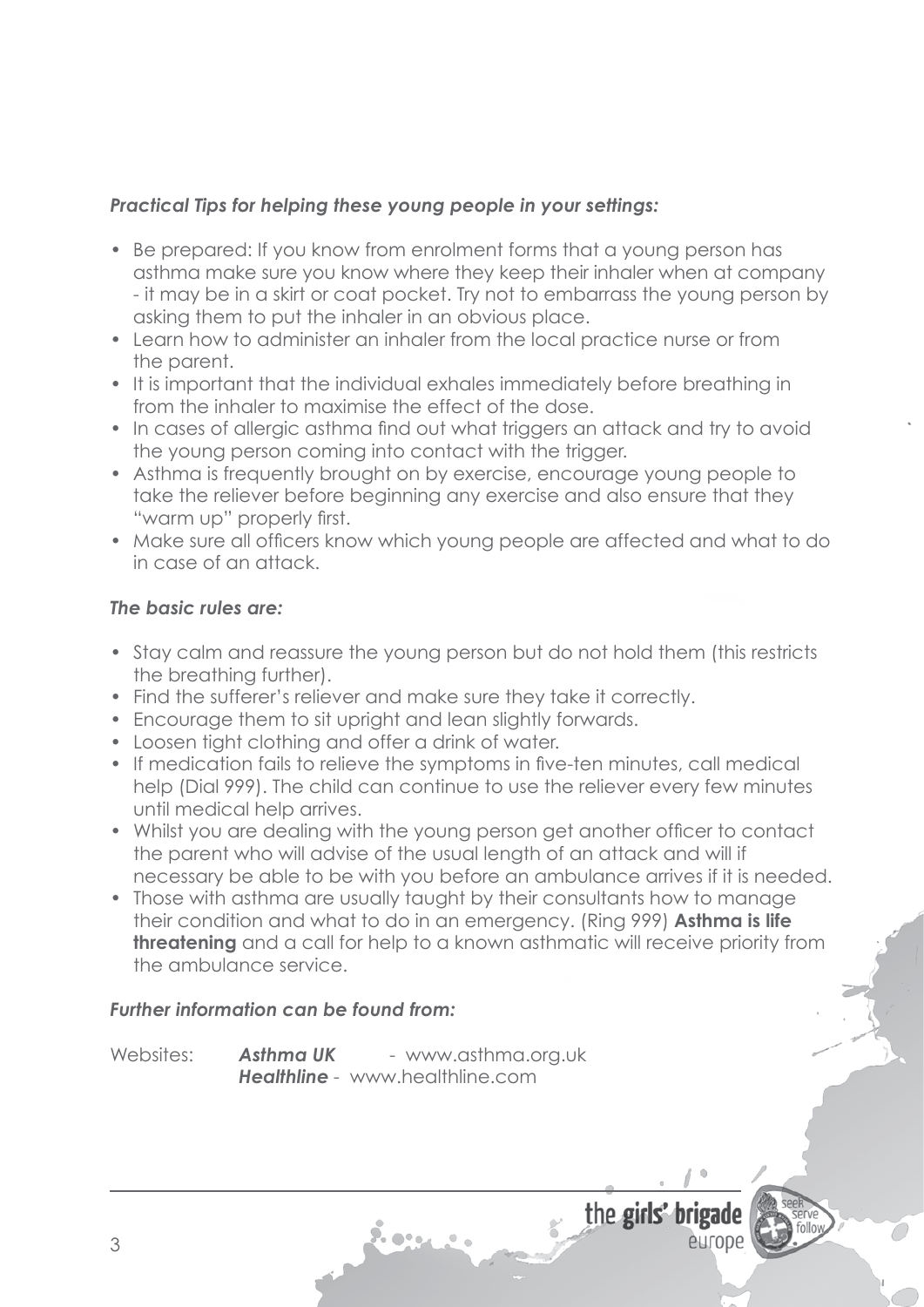# *HELP SHEET: 2. ATTENTION DEFICIT HYPERACTIVITY DISORDER*

### *Definition:*

Attention Deficit Hyperactivity Disorder is frequently known as ADHD, sometimes only the attention deficit is present and it isthen known as Attention Deficit Disorder (ADD). It may also be linked with Oppositional Defiant Disorder (ODD). ADHD is a medical condition which is very difficult to diagnose as many of its symptoms mirror those of other disorders. It is only clinically diagnosed after much observation of the child in many and varied settings e.g. school, home, youth groups etc. Very often the condition also runs alongside another learning difficulty in either language or mathematics. In the UK it is estimated that up to 1% of all children are affected and that it is found predominantly but not exclusively in boys. It can affect young people of all ability levels and all social groupings. In some cases it is controlled by medication and this can mean that behaviour can vary according to the time of day, as the medication is short acting.

### *How it affects the young person:*

The young person;

- will frequently have difficulty following instructions
- may frequently not complete tasks set
- will demonstrate difficulty in "sticking" to a task
- may be easily distracted and forgetful
- will often not listen when spoken to
- will fidget, be restless and wont keep still
- may interfere with other people's work
- can't stop talking and will interrupt others
- may run about and climb on things when inappropriate
- will frequently blurt out answers without waiting to be asked
- will have difficulty waiting or taking turns
- may get up and wander around inappropriately
- will appear to be unfocused and easily distracted
- will often touch others and their property
- may act impulsively without thinking of consequences
- will often have a very low self esteem

## *Practical Tips for working with these young people in your settings:*

- Keep all rules clear and simple and rehearse them frequently
- Provide clear routines, keep a constant structure and organisation to activities each week
- Whenever possible make eye contact with the young person when speaking to her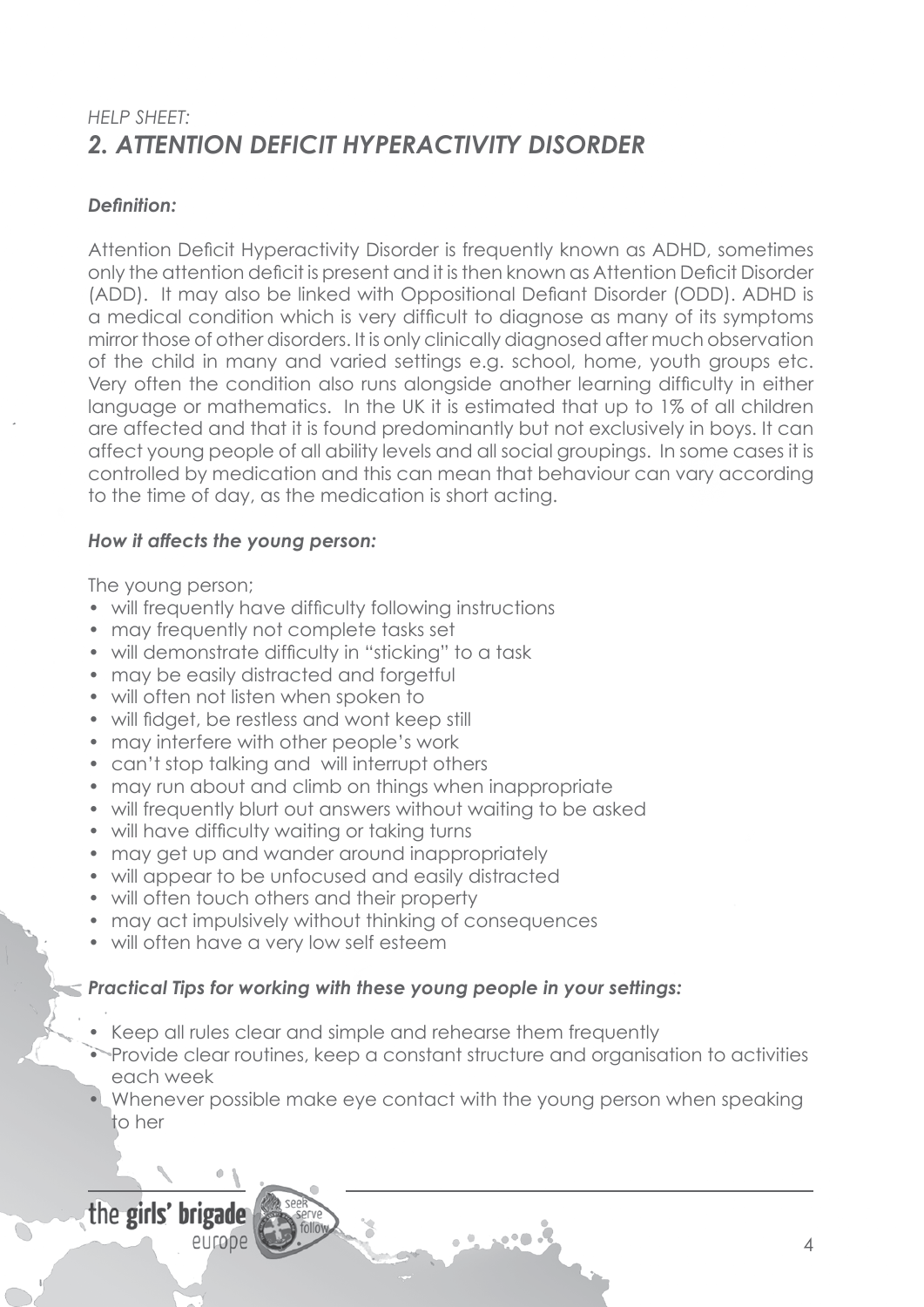- Don't call to the young person from across a room she will ignore you
- Keep all instructions clear and simple-remember the 1 sentence rule
- Give very specific praise watch out for good behaviour and give praise immediately
- Always give advance notice of when things are going to change or something is about to happen
- Give two choices, avoiding the option of saving no. e.g. "Do you want to put your coat on now or when we get outside?" and most importantly make sure it is followed through.
- Find ways of distracting the young person when engaged in inappropriate actions
- Keep calm at all times the girl will mirror your emotion
- Use a quiet time (away from others) technique for dealing with temper tantrums
- Set out the room with as few distractions as possible, removing anything that can be fiddled with
- Present text in large font with no clutter
- Avoid long sessions.
- Use a variety of activities alternating physical and sitting down activities
- During sitting and listening activities give the young person something to fiddle with e.g. a piece of blu tac / an elastic band
- Keep all tasks short and achievable
- Provide legitimate opportunities for the young person to move around e.g. giving out books, moving chairs, finding pencils
- Encourage the young person to verbalise what has to be done before starting
- Where possible give the young person special responsibilities so that others see her in a good light and so help to build a good self image
- Be well prepared, as any gap in proceedings is a possible cause for disruption.

Remember that the safety of all your girls is paramount.

## *Further information can be found from:*

|           | <b>Publications: Attention Deficit Disorder</b>                               |
|-----------|-------------------------------------------------------------------------------|
|           | - Andy Sheppard pub, First & Best in Education Itd.                           |
|           | ADHD in the Young Child - Driven to Redirection                               |
|           | - Reimers & Brunger pub, Speciality Press                                     |
| Websites: | ADHD Web site - www.btinternet.com~black.ice/addnet/<br>$-$ tel: 02089 069068 |
|           | <b>ADHD Information Services - www.addiss.co.uk</b>                           |
|           |                                                                               |

9. o•.

the girls' brigade

entope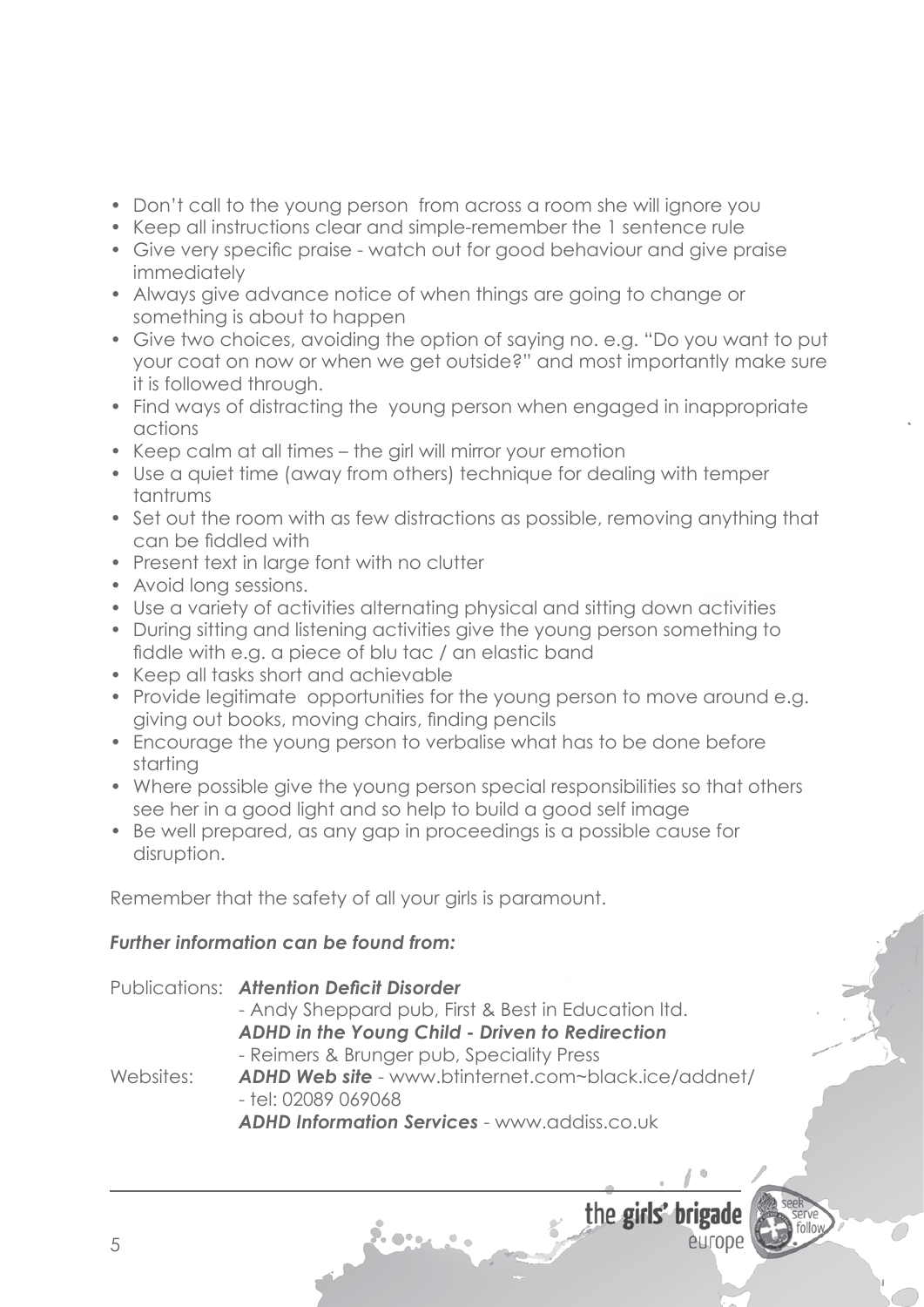# *HELP SHEET: 3. AUTISTIC SPECTRUM DISORDER – ASPERGERS SYNDROME*

### *Definition:*

Like Autism, Asperger Syndrome (AS) is viewed as a lifelong developmental disorder. AS describes young people who are of average or above average intelligence and who share underlying deficits in social interaction and social communication. These deficits are expressed by those with AS in a different way from those with autism.

### *How it affects the young person:*

The young person;

- may appear to be socially isolated, but does show a desire to engage with others
- • does not understand the social skills required for social interaction and so is often clumsy and unsuccessful in trying to engage with others
- may appear forward, abrupt or rude at times
- may find it difficult to make and keep friends
- may be fluent speaker but may have difficulties engaging in a conversation, not following the topic, preferring to talk about her own interests
- may have difficulty following group instructions as she may not be aware that she is included in the group
- may have difficulty taking part in group activities, having difficulties with turn- taking, waiting etc.
- may have difficulty understanding non-verbal responses facial expression, gestures and emotions of others
- may use a flat voice tone and limited facial expression
- may have a 'short fuse' for a variety of reasons; unsure of own emotions, extremes of emotional response, frustration at not being understood, things out of routine, etc.
- may be seen as awkward or clumsy, having varying degrees of difficulty with both fine and gross motor control,
- may have an intense fascination with unusual topics e.g. drain covers, train timetables, locks or keys, space, washing machines
- may have a tendency to adhere to strict routines
- may have adverse reactions to unexpected changes or unpredictability of both people and objects e.g. balloons, animals
- can be vulnerable to bullies because she may present as someone who is 'different'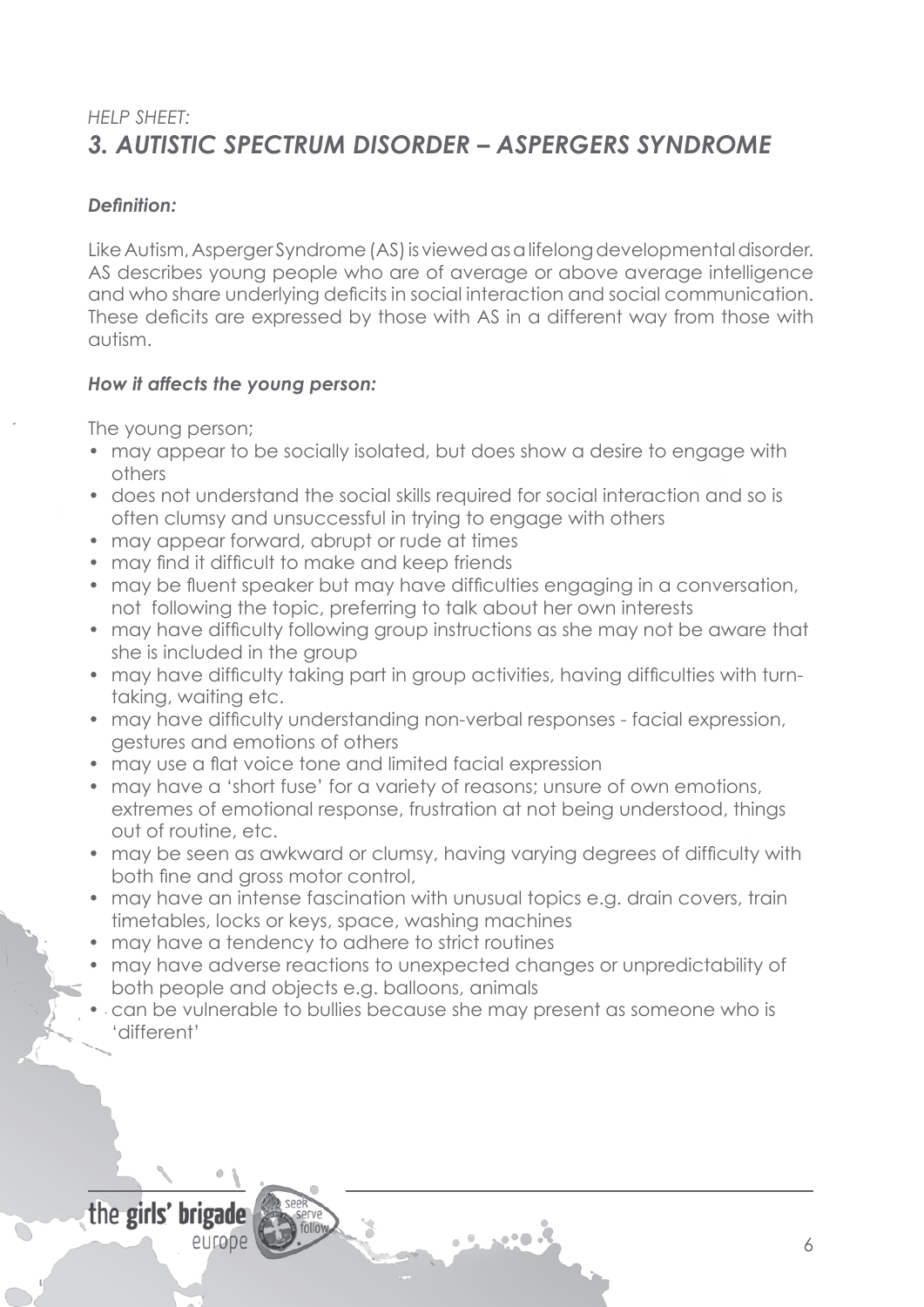- Where possible provide structure, routine and predictability to your session.
- Present the programme visually, either as a list or with pictures or photos, as well as orally.
- Where possible, prepare the young person in advance for any changes to the routine
- Be consistent in your approach.
- After any group instruction address the girl by name, gain her attention and make sure she has heard and understood what she has to do.
- When giving information or instructions break them down into small manageable chunks. Using visual cues may also be helpful.
- Use games and group activities which involve turn-taking, sharing and waiting to help the young person to understand how to behave and relate to others in a group. Peers can be valuable role models.
- In craft sessions provide individual/ peer support and demonstrate step by step.
- Be aware that she might explore the craft materials using her senses e.g. smelling or tasting paints etc.
- Be aware if she has difficulties with scissors, pens, pencils etc. and structure the activity so that she can participate in it as independently as possible.
- With cookery activities be doubly aware of dangers of tools, cookers and hot substances, as she may have no awareness of danger.
- Ensure she knows her way around the building and understands that she should not go outside on her own.
- When out and about (on outings or at camp) designate someone to "buddy" her to make sure she is safe.
- Send home copies of any words, songs etc to be learned with CD of music if appropriate
- Make sure that extra copies of letters, notes, written information etc. are given to the parent as the originals may be lost before they get home.

### *Further information can be found from:*

Publications: *Asperger's Syndrome: A guide for parents and professionals.* by Tony Attwood *Martian in the Playground by C Sainsbury* 

Websites: **National Autistic Society (NAS)** - www.nas.org.uk

9. o•.

the girls' br

europe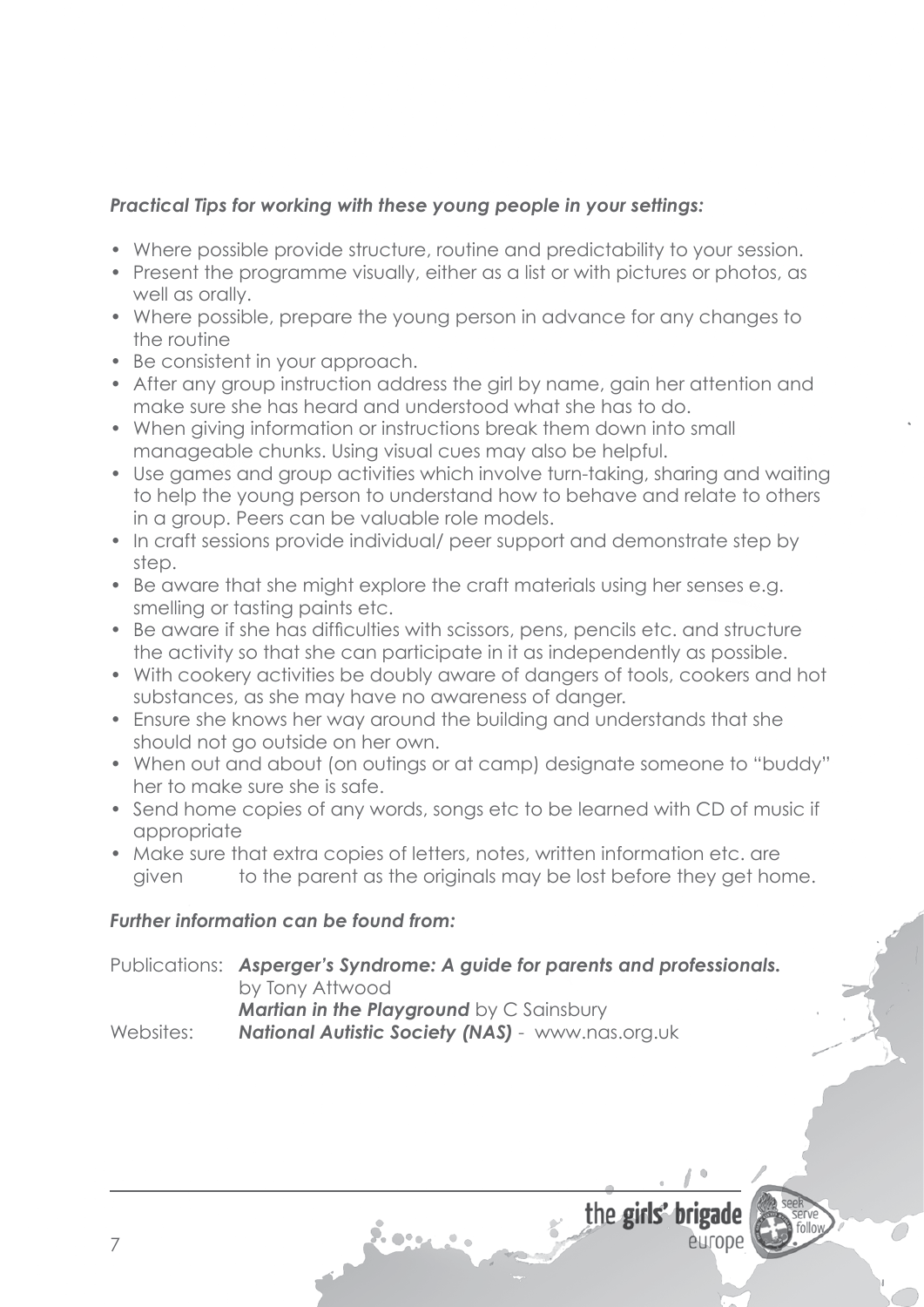# *HELP SHEET: 4. AUTISTIC SPECTRUM DISORDER – AUTISM*

### *Definition:*

Autism is described as a lifelong developmental disorder that affects a person's ability to communicate in a social context. It is recognised that the core difficulties experienced by the person with autism are a qualitative impairment in: social communication, social interaction, social imagination and behaviour. Many people with autism also have a learning difficulty to some degree.

### *How it affects the young person:*

The young person:

### **Language and communication**

- may have delayed or disordered language or even no spoken language at all
- may have difficulty using language to express her needs, preferences and emotions and to take part in conversations
- may exhibit echolalia i.e. repeat words and phrases she has heard or learned
- can have difficulty following instructions being last to respond to a group instruction
- may watch and follow others, using them as a cue as to what to do
- may have difficulty reading facial expressions and may respond inappropriately by laughing e.g. when someone is hurt or someone is annoyed
- may be confused by mood changes in others; or confused by conflicting facial expression and gesture
- may ask repetitive questions, even when given answers

### **Social interaction**

- may have poor self-awareness may not respond to her own name
- is often socially isolated wanders around on her own,
- tends to have difficulty making friends
- may have no understanding or interest in social games
- may have difficulty joining group activities or may avoid them altogether
- may have no idea how to behave and relate to others in a group
- tends to dislike attention
- often lacks motivation to please

### **Thinking, imagination and behaviour**

- often tends to be very rigid and inflexible in her thinking, imagination and behaviour.
- may have a need for routines or for things to be done in a particular way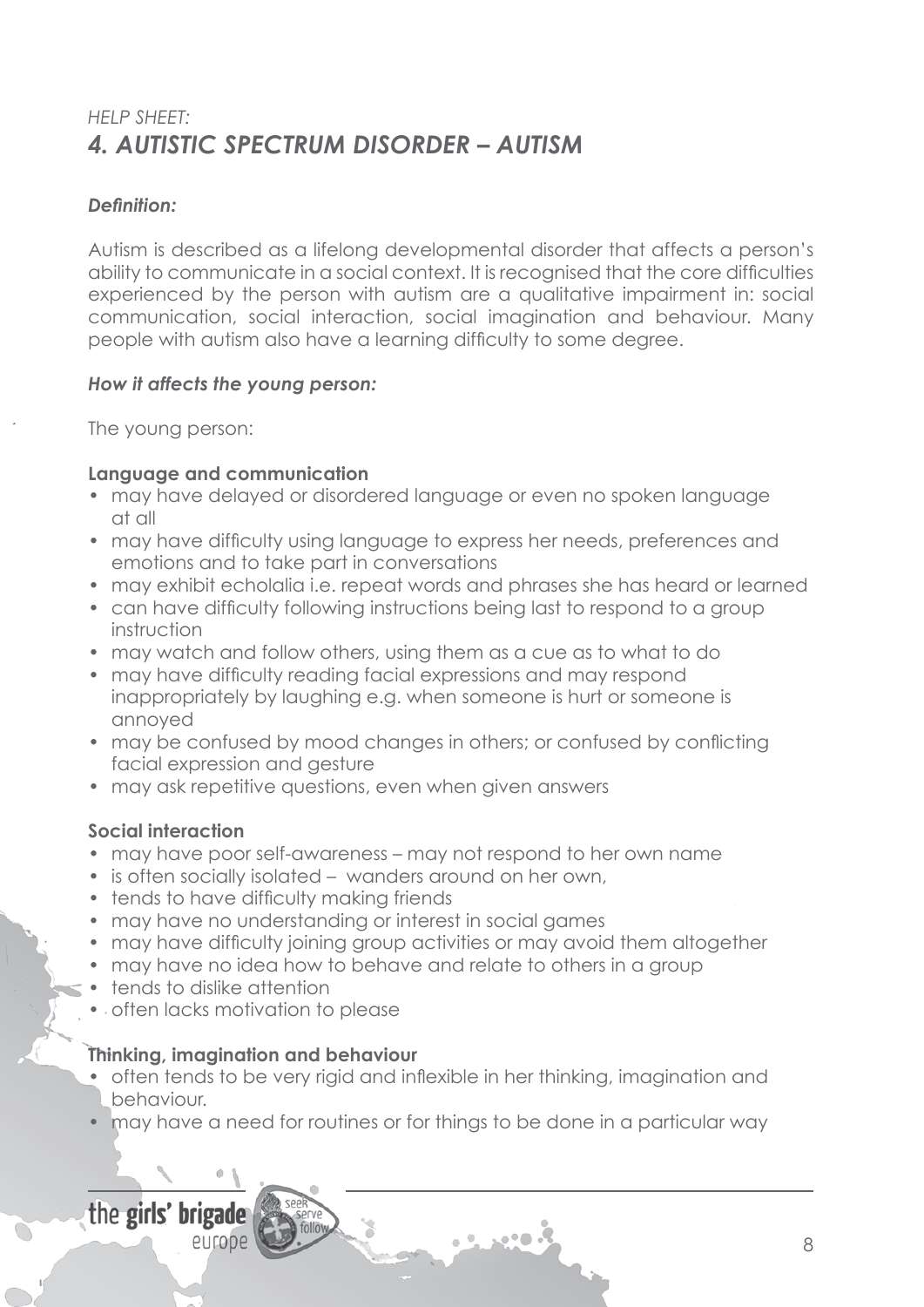- may have restricted, unusual or obsessional interests
- may not want to try anything new
- may make unusual or repetitive body movements finger flicking, hand wringing, flapping, rocking or twirling
- may avoid creative activities due to difficulties with fine motor skills e.g. pencil and scissor control or difficulties with her thinking and imagination
- will often have no awareness of danger heights, roads, fire, strangers etc.
- often has a very high pain threshold and may not show pain when hurt

Dependant on how severe her autism is, the young person with autism may require an adult supporter, to keep her safe, help her to understand what is going on and help her to become involved. A risk assessment may be required, based on information acquired from the young person's parents or guardians.

- Where possible have a clear routine for the evening, post this up visually, either as a list or with pictures or photos, include home time at the end.
- Where possible, prepare the young person for any changes to the routine in advance.
- Address the young person by name, gain her attention before giving instructions.
- Try to give instructions one at a time, using visual clues: objects, pictures and gestures.
- Use games and group activities which involve turn-taking, sharing and waiting to help the young person to understand how to behave and relate to others in a group. Peers can be valuable role models.
- In craft sessions provide individual/peer support and demonstrate step by step.
- Be aware of dangers, the young person may eat glue, paint, felt tips or have difficulties with scissors, pens, pencils etc.
- With cookery activities be doubly aware of dangers of tools, cookers and hot substances.
- Send home copies of any words, songs etc to be learned along with CD of music.
- Make sure that extra copies of letters, notes, written information etc. are given to parent/carers as the originals may be lost before they get home.

## *Further information can be found from:*

Publications: **Autism in the Early Years** by V Cumine, J Leach, G Stevenson *The Autistic Spectrum by L Win* Websites: *National Autistic Society* - www.nas.org.uk

7. e .

the girls' br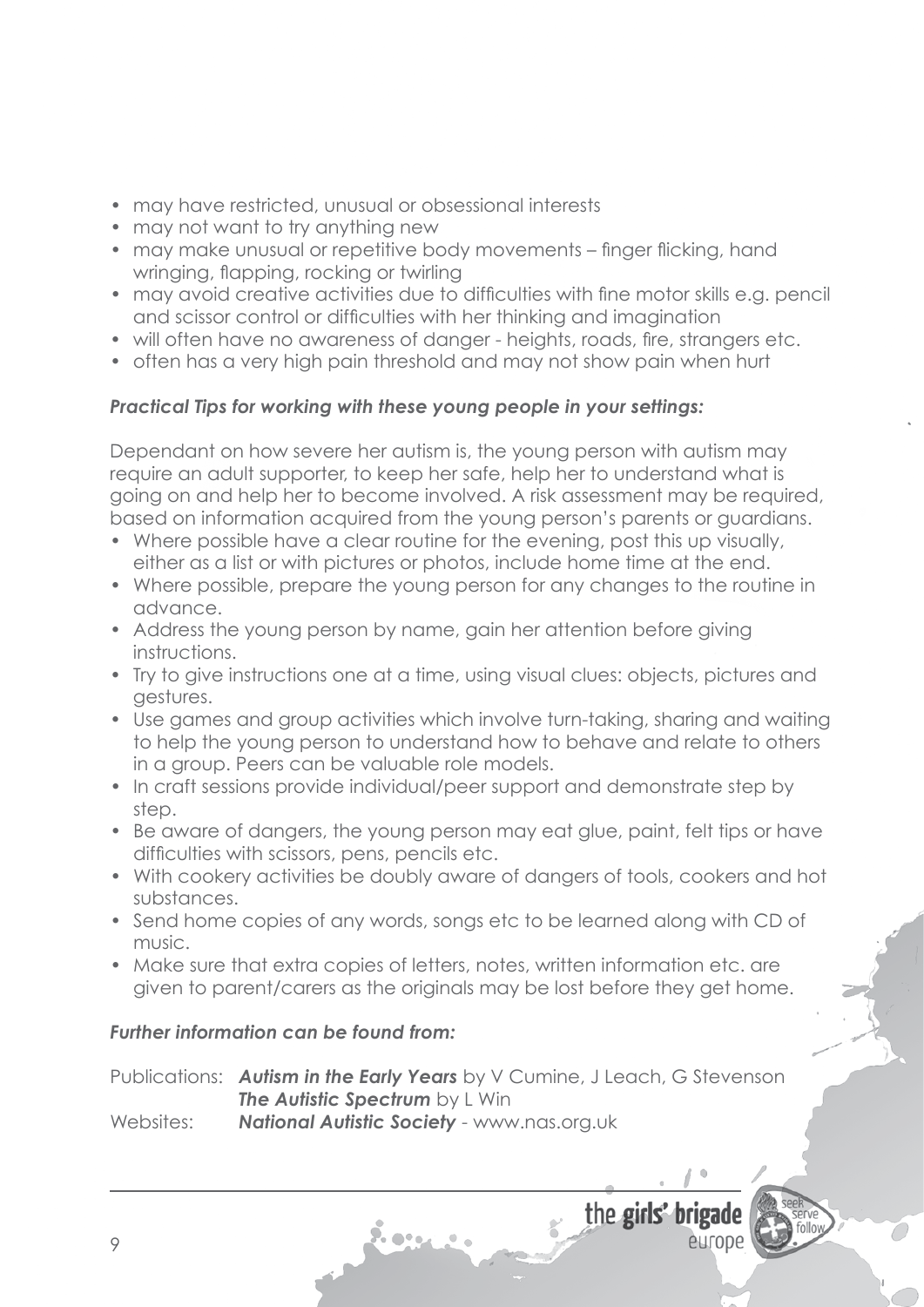# *HELP SHEET: 5. CYSTIC FIBROSIS*

### *Definition:*

Cystic fibrosis is an inherited disease which affects vital organs in the body by clogging them with thick, sticky mucus. It is the UK's most common life-threatening inherited disease, affecting more than 7500 people across the country. Of this, 50% are under the age of 15 and 70% are under the age of 20. Average life expectancy for someone with CF is currently early 30's, although with advances in medication and other treatments this continues to increase at a very encouraging rate and children born today with the disease are likely to live well into their 4th and 5th decades. There is at the moment no cure. 5 babies with CF are born in the UK every week. For a baby to be born with CF both parents must carry the faulty CF gene. When this is the case there is a 1 in 4 chance of the child having the disease. In the UK 1 in 25 people (2.3 million) are carriers of the CF gene, usually without knowing it.

### *How it affects the young person:*

The young person:

- will often look healthy on the outside, but on the inside it may be a different story. The defect results in the main organs in the body becoming clogged with thick sticky mucus which damages the organs over time. Worst affected are generally the lungs and pancreas.
- will have thick mucus which is difficult to clear and which causes repeated chest infections which often require hospital admissions for intravenous antibiotics, and can eventually lead to respiratory failure.
- will be encouraged to carry out daily physiotherapy to help clear the mucus from their chest, but this is time-consuming and difficult to fit into a daily routine.
- may also be required to take a lot of inhaled medication often up to 5 or 6 times daily to keep infection at bay and keep as well as possible.
- may not being able to digest their food properly so that they have to take enzyme tablets with every meal and snack. Without these enzymes they may experience tummy aches and are at risk of complications such as bowel obstruction.
- as a result of digestion problems, may struggle to put on weight and can suffer from malnutrition.
- may be advised to take nutritional supplements in the form of drinks or in extreme cases may need a feeding tube put into the stomach to overcome these problems.
- may also have diabetes, liver disease or thinning of the bones.
- • may have a persistent cough which although not infectious, could be embarrassing in front of other children

the girls' brigade

europe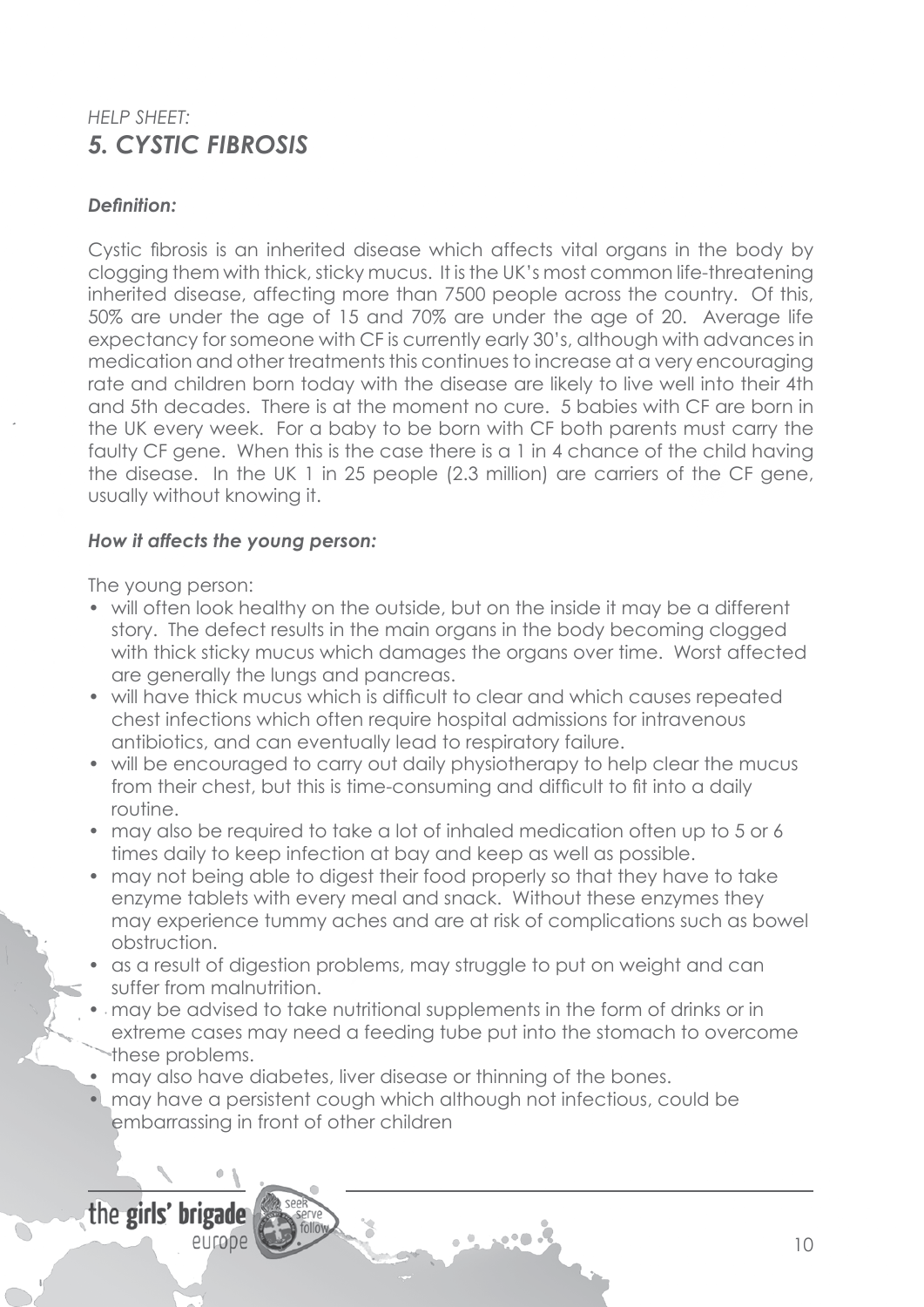It is important to remember that CF affects each person in different ways with varying degrees of severity. Each individual's health can change considerably from month to month or even from day to day. Young People who are more severely affected may miss GB at times due to hospital admissions and may need time to catch up.

#### *Practical Tips for working with these young people in your settings:*

- If you accept the coughing as normal, the rest of the group is likely to do the same. The mucus should be expectorated into a tissue and thrown away.
- If their condition is more severe they may not have the same amount of energy as their friends or may become short of breath easily when doing physical activities. It may be necessary to provide an alternative activity
- Most people with CF can control their cough and breathing well and they may bring an inhaler to GB with them to relieve any symptoms. Ensure it is to hand at all times
- As CF causes malfunctioning of the pancreas, special supplements need to be taken with all meals and snacks. These are available in capsule form and are often taken in large quantities. If food is to be part of your programme ensure that you have researched what is needed for the child with CF
- Although enzymes aid digestion, people with CF may still experience abdominal pain, cramps and/or diarrhea. It is important to give a child with CF frequent access to the bathroom.
- One of the most important things someone with CF can do to stay healthy is to minimize exposure to germs and harmful bacteria. Frequent hand hygiene, which includes washing hands with soap and water and/or using alcohol- based hand gel, is best. **Please keep in mind that the germs often carried by children who do NOT have CF can be harmful to those with CF**. Therefore, a member with a cold or flu should be encouraged to stay home until recovered.
- People with CF can lead very normal lives and we should encourage them to take part in activities as fully as possible.
- Take time to talk to the young people, or their parents, who will be very well educated on the condition and will know the young person's limitations.

#### *Further information can be found from:*

Websites: **Cystic Fybrosis Trust** - www.cftrust.org.uk *Cystic Fybrosis Foundation* - www.cfww.org

7. e .

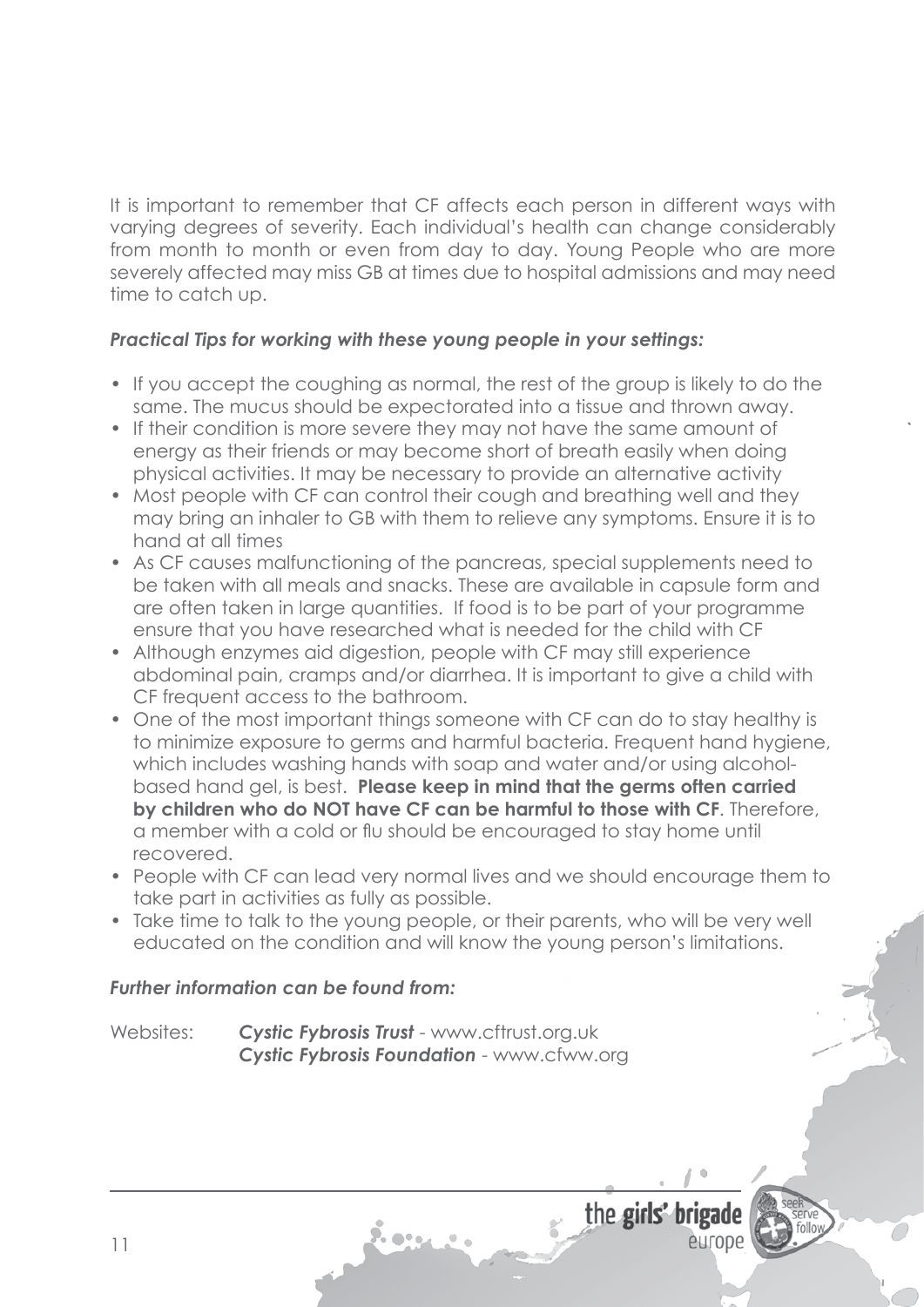# *HELP SHEET: 6. DEVELOPMENTAL DELAY*

### *Definition:*

Developmental delay is a delay in achieving one or more developmental milestones. When a child has delays in all areas of development it is termed global developmental delay.

Children whodisplaydevelopmentaldelaymayalsohaveotheradditionalsupport needs such as Cerebral Palsy, Autism, Down Syndrome, Dyspraxia, etc. Thus it is impossible to give specific details as to how best accommodate the needs of each individual child. However, there are some general guidelines which are considered to be good practice in providing a safe, comfortable and enjoyable environment.

#### *How it affects the young person:*

The young person:

- may have great difficulty in communicating
- may have difficulty building relationships
- may display a range of challenging behaviour
- may have difficulty with, or be unable to participate in pencil and paper, cutting and gluing and craft activities
- may meet developmental stages much later than the norm
- may need varying degrees of assistance with personal hygiene routines
- may have difficulty or be unable to participate in skills based activities
- may prefer to participate in sensory based activities
- may need a 1:1 support worker/carer in attendance at all times, either a designated leader or personal carer.

#### *As soon as the young person displays an interest in joining your group:*

- ascertain their preferred method of communication. This may be eye contact, use of objects, photographs, symbols, signs or verbal. If the young person uses objects or symbols advice can be obtained from their parents/ carers, school or speech and language therapists.
- if possible visit the young person in their home or at another activity to begin building relationships
- familiarise yourself and other leaders with the specific needs of the young person.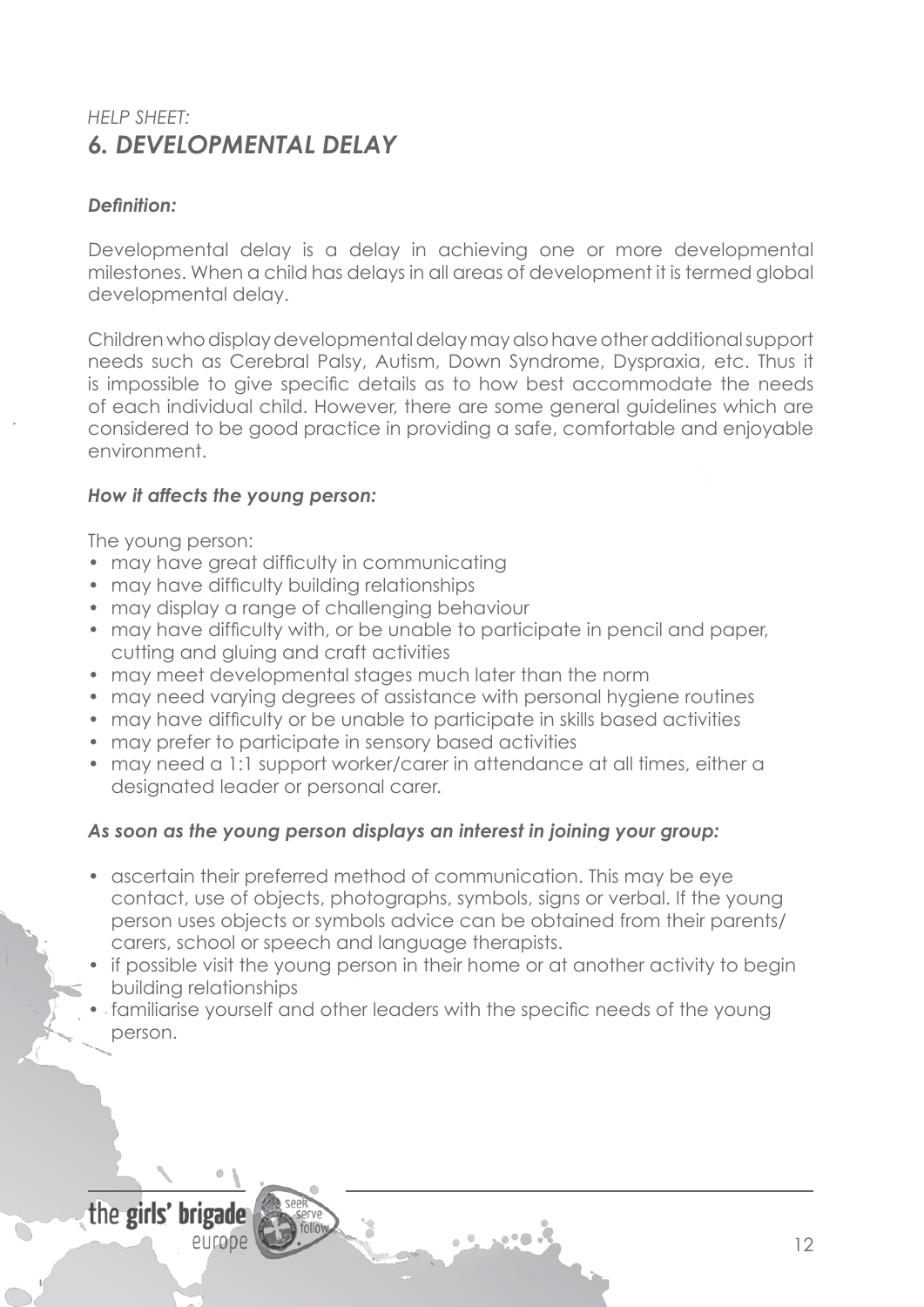- Communicate in a clear manner, using the young person's preferred method of communication
- Allow the young person plenty of time to communicate with you do not rush them
- Display a timetable of the evening's events using photographs, symbols or objects
- Explain to the young person at the beginning of the evening what will be happening
- During craft sessions remember the process is more important than the product. Let them do what they can for themselves. Remember they will enjoy using their senses
- During active sessions build in an activity that will involve the young person alongside their peers even if they cannot participate in a similar manner
- Ensure everyone treats the young person in an age appropriate manner
- If new skills are being taught and others are being provided with written instructions, ensure the young person is provided with appropriate instructions, in verbal or in picture form.
- Avoid paper and pencil activities if possible
- Where reading is required provide alternatives e.g. tell the young person the words of a song, read the passage to them
- Always ensure sufficient appropriate adult assistance is available for the tasks undertaken

### *Further information can be found from:*

HELP SHEET: *Language Impairment* - Pg. 24 Websites: *Addenbroookes Hospital* - http://www.addenbrookes.org.uk/ resources/pdf/patient\_visitors/patient\_information\_leaflets/ childrens\_services/PIN1553\_Children\_develop\_delay.pdf *Foundation Genomics & Population Health* - www.phgu.org.uk/file\_gateway?file\_ID=635

**See** 

the girls' brigade

entope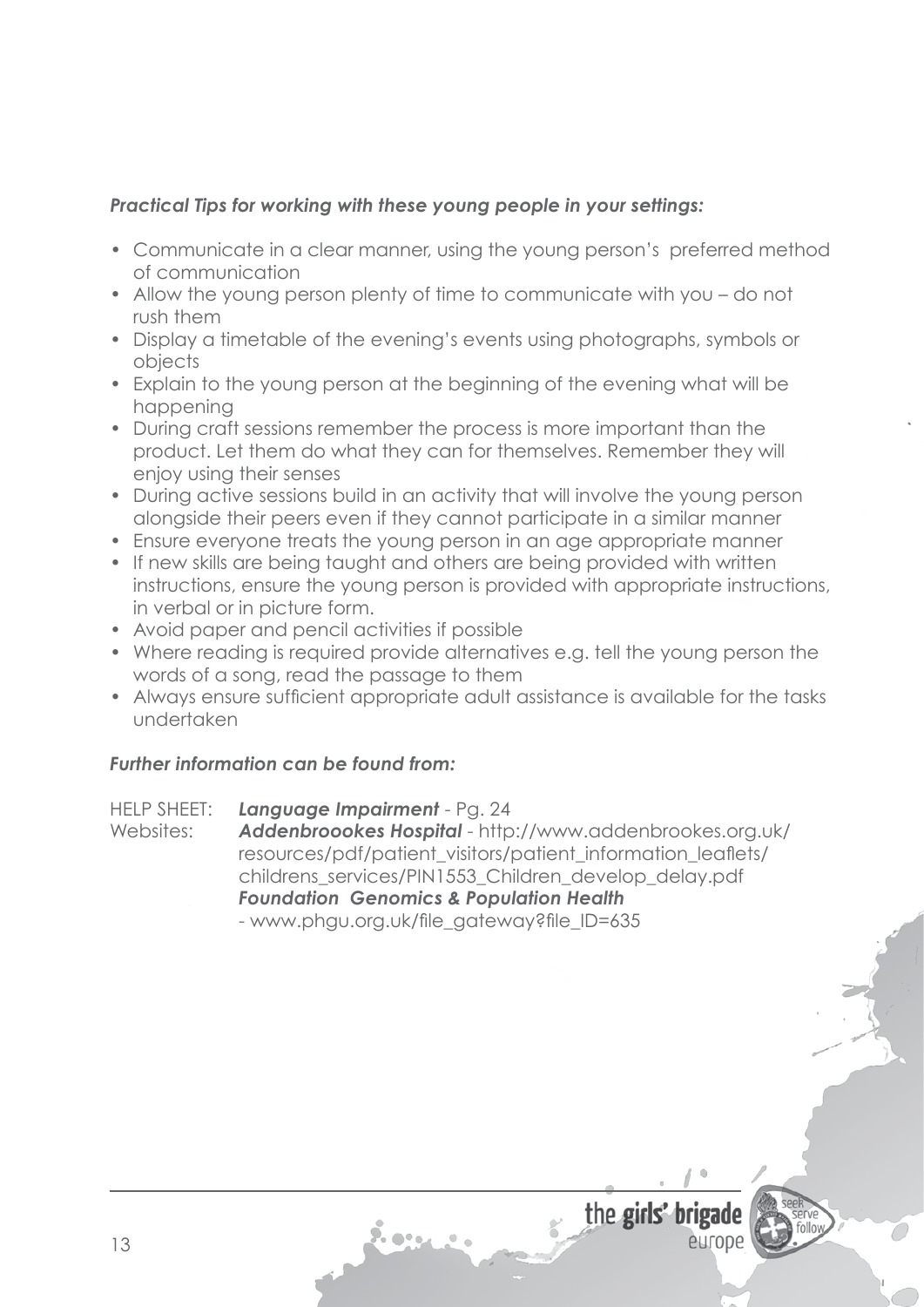# *HELP SHEET: 7. DOWN SYNDROME*

### *Definition:*

Down Syndrome (sometimes called Down's Syndrome) is a genetic condition which is recognisable at birth and affects 1 in 700 births. The condition is caused by an extra copy of chromosome number 21 being present in the cells due to a chromosomal accident. People with Down Syndrome (DS) have some common features and a degree of learning difficulty but all are unique individuals with their own abilities and personality.

### *How it affects the young person:*

The young person;

- usually has a delay in speech production
- may communicate by pointing, choosing, using facial expression or gesture
- may use signing (Makaton) to support her expressive language (talking)
- may speak in a quiet or hoarse voice
- may understand more than you may think
- may have difficulty with auditory processing and working memory
- finds listening and following instructions difficult in both group situations and individually
- may find information/instructions presented visually more helpful as she often has good visual memory
- often has good rote memory and may learn words quickly
- usually enjoys the company of others
- is very sociable and friendly and shows affection to others, although this may become inappropriate, as the young person grows older.
- usually has delay with both fine and gross motor skills development. Fingers are shorter and stubbier making manipulation of small items, drawing, writing and crafts fiddly or difficult.
- may be reluctant to take part in games and group activities due to an awkward gait.
- may have a natural aptitude for drama
- usually enjoys participating in musical and art activities
- may refuse to join in / be afraid of noisy active games where everyone is participating, she may prefer to sit and watch.
- may have a heart defect therefore enquires should be made from parents as cardiac problems can impair tolerance and endurance for gross motor activities.
- often has some degree of visual impairment.
- may suffer from intermittent hearing loss due to 'glue ear'

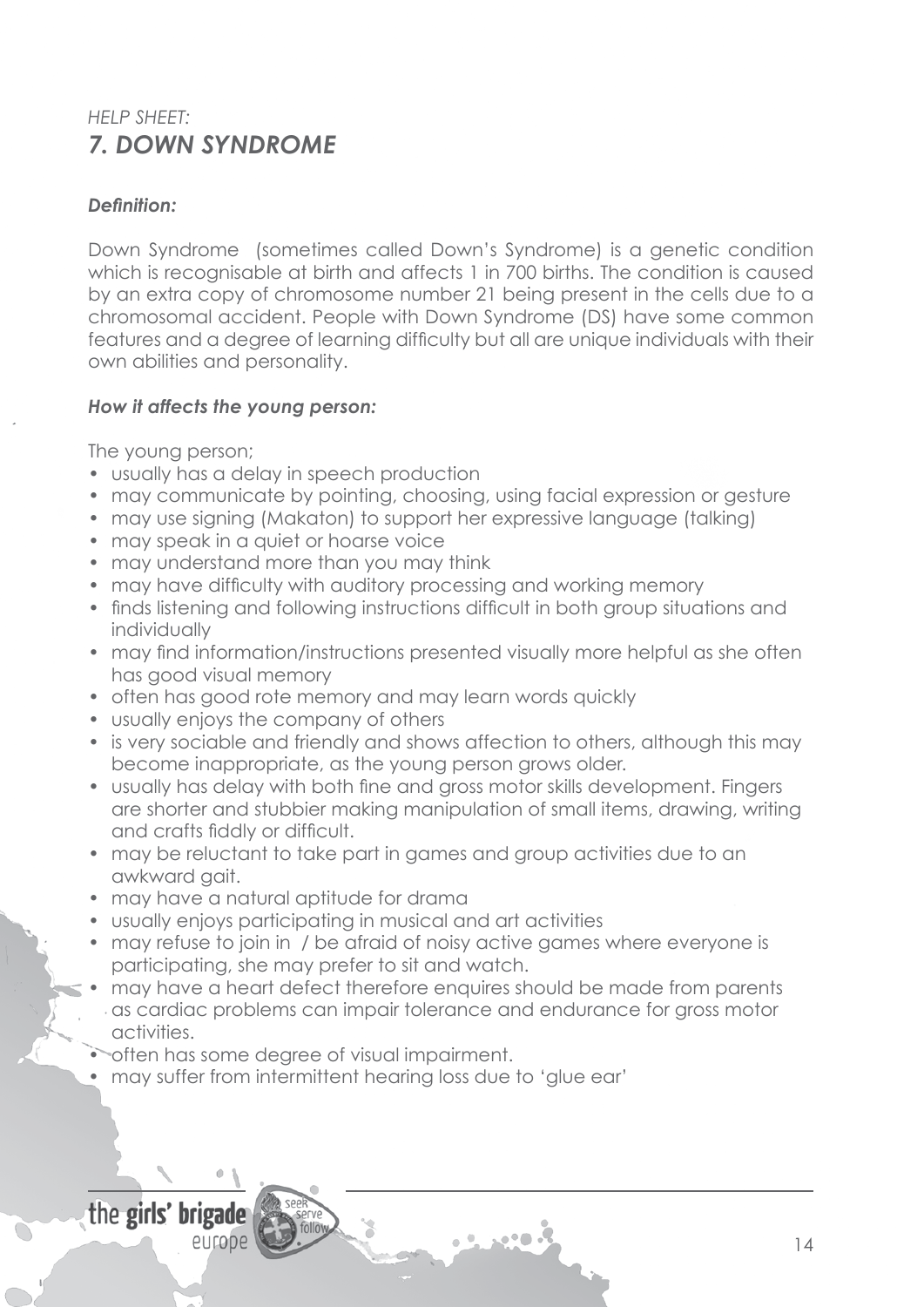- Where possible have a clear routine for the session. This will help her to feel secure and less confused.
- If the young person uses signing to communicate, encourage everyone (leaders and girls) to learn some basic signs.
- If she is verbal give her time to speak, don't rush her.
- After any group instruction address the young person quietly by name, gain her attention and make sure she has heard and understood what she has to do.
- When giving information or instructions break them down into small manageable chunks. Using visual cues may also be helpful.
- In craft sessions provide individual/ peer support and demonstrate step by step.
- Be aware of the difficulties she has with scissors, pens, pencils etc.
- Structure activities so that she can participate as independently as possible.
- Consider the heights of tables, chairs, etc. as she is often smaller than her peers and may have difficulty working if they are too high.
- Be sensitive to her difficulties in physical sessions and allow her extra time
- In physical activities give her a designated space (e.g. a P.E. mat) to work in
- If she is afraid to join in loud active games, make sure you have a balance of games that she can join in with.
- Encourage and praise any effort
- Ensure she knows her way around the building and understands that she should not go outside on her own. Ensure the building is secure
- Send home any words of songs / prayers etc which you use regularly
- Make sure that extra copies of letters, notes, written information etc. are given to the parent as the originals may be lost before they get home
- When out and about (on outings or at camp) designate someone to buddy her to make sure she is safe.

### *Further information can be found from:*

Publications: *Down Syndrome: The Facts* by M Selikowitz Websites: *Down Syndrome Educational Trust* - www.downsed.org **Down Syndrome Association** - www.downs-syndrome.org.uk

7. o•.



entope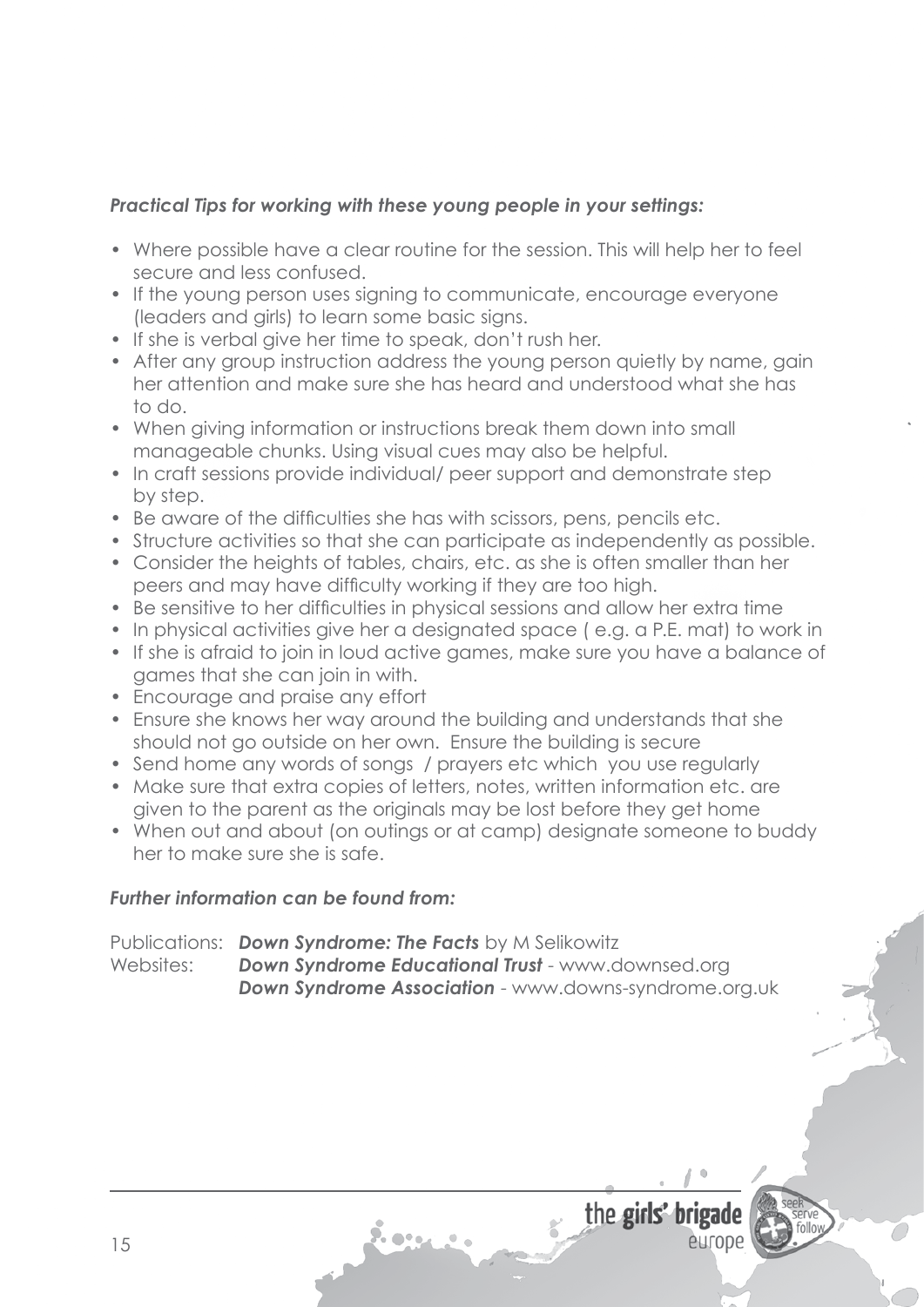# *HELP SHEET: 8. DYSLEXIA*

### *Definition:*

Dyslexia is most commonly characterised by difficulties with the acquisition of reading, spelling and writing skills and may also affect spoken language and aspects of mathematics. It is a neurological difficulty for which, at present, there is no known cure. It is a difficulty independent of intelligence and is often hereditary. Other causes may be related to birth trauma. It affects people across the whole spectrum of abilities. Diagnosis is not often made before the age of 7yrs, it is usually later, but earlier detection is becoming more frequent. Many young people with dyslexia will have learnt how to mask the symptoms and so get by without people noticing but their low self esteem will mean they are very sensitive and easily upset by what seem to us trivial matters.

#### *How it affects the young person:*

The young person:

- may have difficulty reading text, especially the smaller words.
- may take a long time to think out an answer
- may produce written tasks that appear messy and of a poor standard compared to their oral ability
- will be more able in discussions
- will be sensitive to the feelings of others
- will often have low self esteem
- will have a poor short term memory but excellent long term memory (may confuse order of weeks or months)
- will remember things in pictures and have very good recall of visual experiences
- will most likely be disorganised
- will appear to tire easily
- may behave poorly due to frustration
- are often unable to tie laces, use scissors or catch balls
- may have difficulty "getting out" what they want to say
- may forget what they were going to say whilst waiting for a gap in which to speak
- may confuse the syllables in words eg ephelant, sghapetti
- will frequently confuse left and right

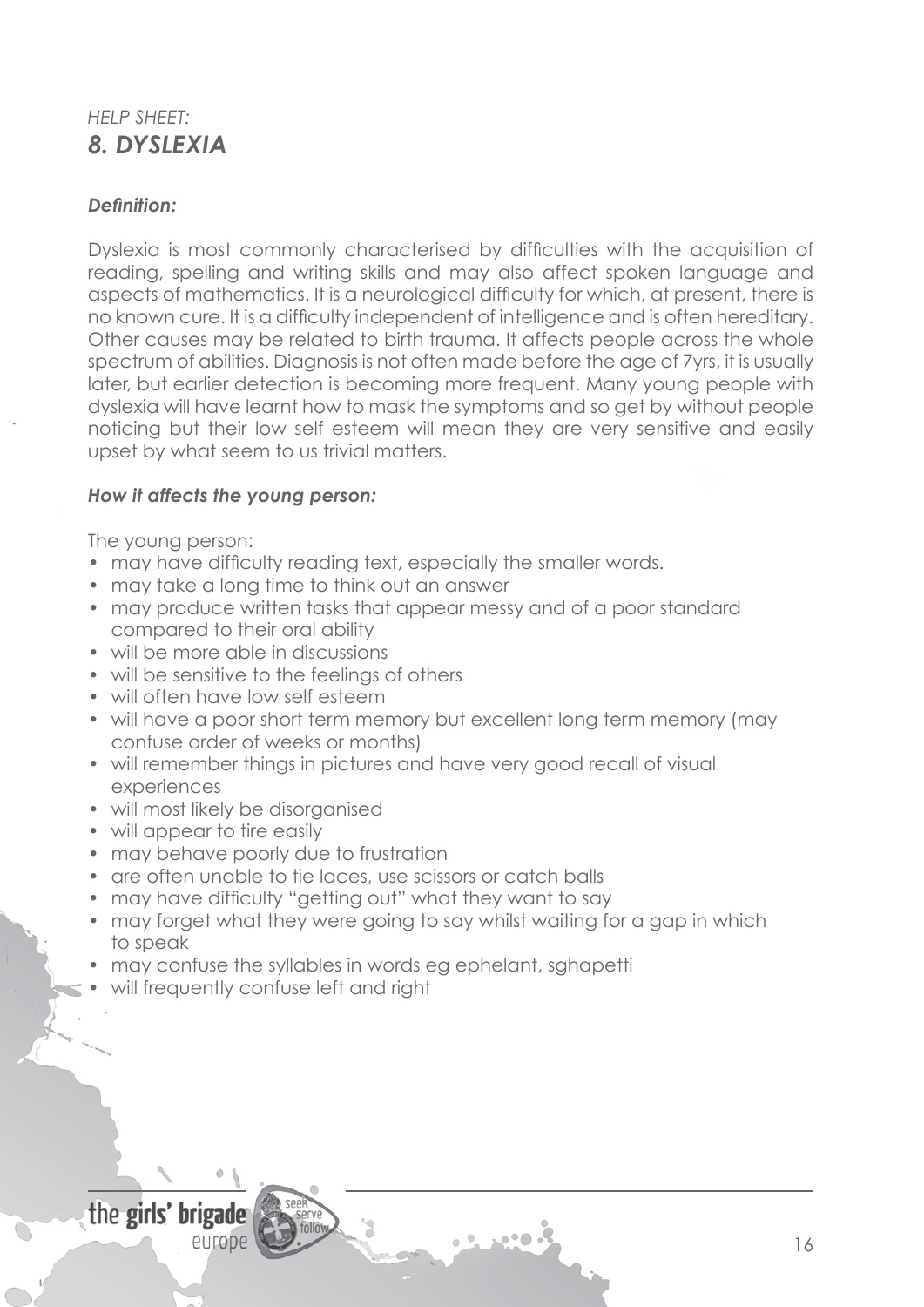- Avoid the use of too many written tasks, cross words and word searches cause great stress to these young people
- Work in pairs if reading or written tasks are involved
- Use large group crosswords etc and ask for answers filling them in yourself
- If writing is necessary then write the script they have to copy in colour to help them track where they are (e.g. a different colour on each line)
- Allow plenty of time for all activities to be completed as they will be frustrated by half completed tasks
- Find out their special strength be it art, dance, debating and adapt programmes to include these
- Keep instructions short and simple
- Use their name before asking a question to alert them to the need to stop and listen to you
- Use lots of praise and don't over correct mistakes in wordy tasks
- Avoid directional confusion by pointing when giving instructions in dance / games activities

### *Further information can be found from:*

Publications: *Dyslexia - A brief guide for parents.*

- Pub Dyslexia Scotland

*Achieving Dyslexia Friendly Schools.*

7. o•.

- Pub British Dyslexia Association

Websites: *British Dyslexia Association website* - www.bdadyslexia.org.uk

entope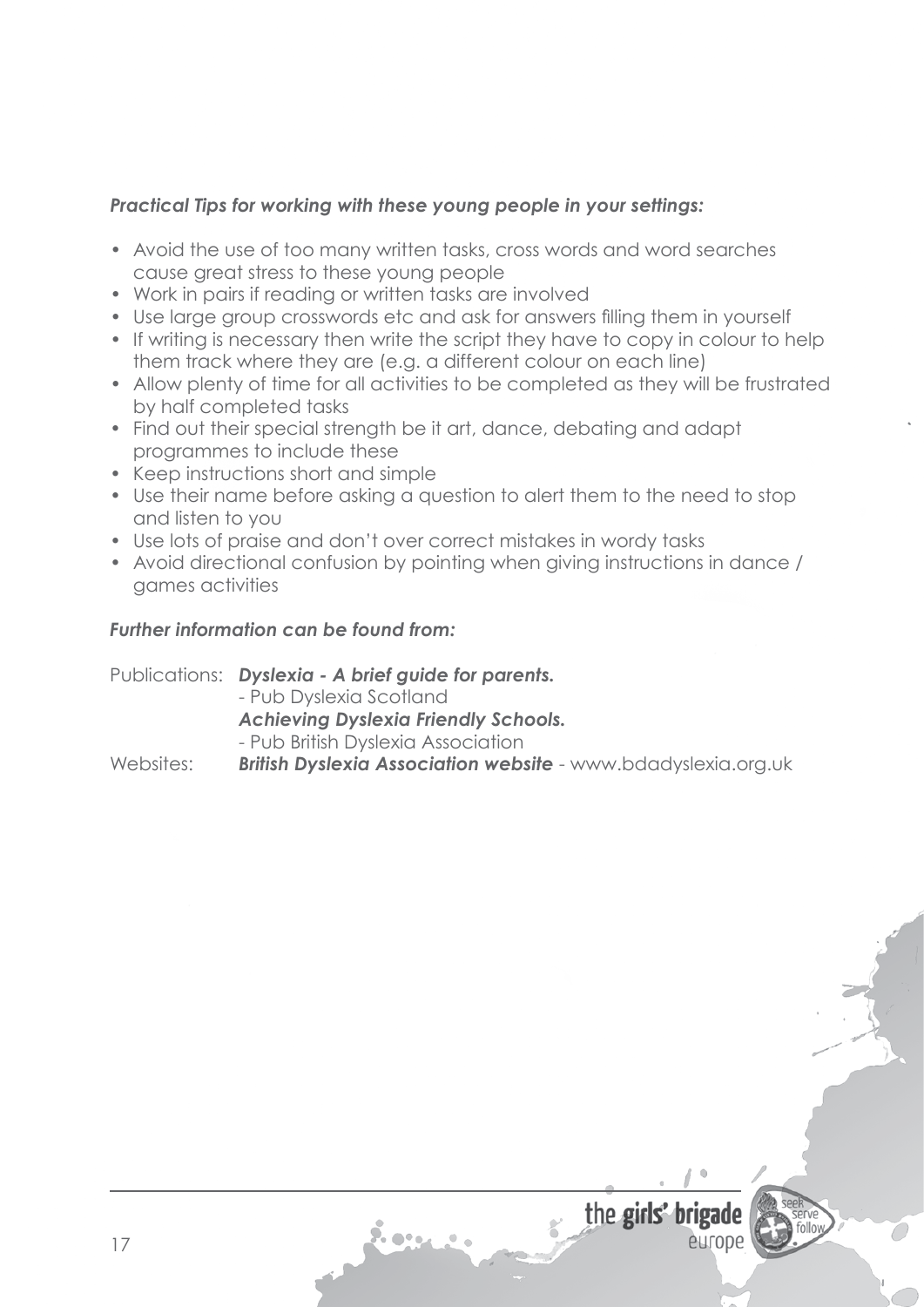# *HELP SHEET: 9. DYSPRAXIA*

## *Definition:*

Dyspraxia is an immaturity in the way the brain processesinformation. It is generally recognised to be an impairment of the organisation of movement. Associated with this may be problems of language, perception and thought. Other names for dyspraxia include Clumsy Child Syndrome, Developmental Co-ordination Disorder (DCD), Mynimal Brain Dysfunction, Motor Learning Difficulty and Perceptuo-motor **Dysfunction** 

### *How it affects the young person:*

The young person;

- may appear to be disorganised, losing property, forgetting what is needed etc
- may seem to be ignoring instructions and being unaware of what to do
- may display awkward movements, finding it difficult to hop, run, jump, catch, kick or climb stairs as others of their age can
- may be slow and hesitant with most actions
- may seem to have a low tolerance level for activity
- often tries to find excuses to get out of games sessions
- tends to fall over more frequently than most
- can show confusion over laterality, changing hands when writing / cutting etc
- may hold pens, pencils, scissors etc with an unconventional grip and write laboriously and immaturely
- may show immaturity in art work
- often finds small, fiddly craft activities difficult
- can find it difficult to copy from a board or screen
- tends to play /relate to younger children
- may have difficulty in keeping friends
- can be something of an isolate
- frequently finds it difficult to understand the socially accepted behaviours in the company of others
- can be vulnerable to bullies because she may present as someone who is 'different'
- often demonstrate extremes of emotions
- can have very low esteem which at times may lead to behavioural difficulties

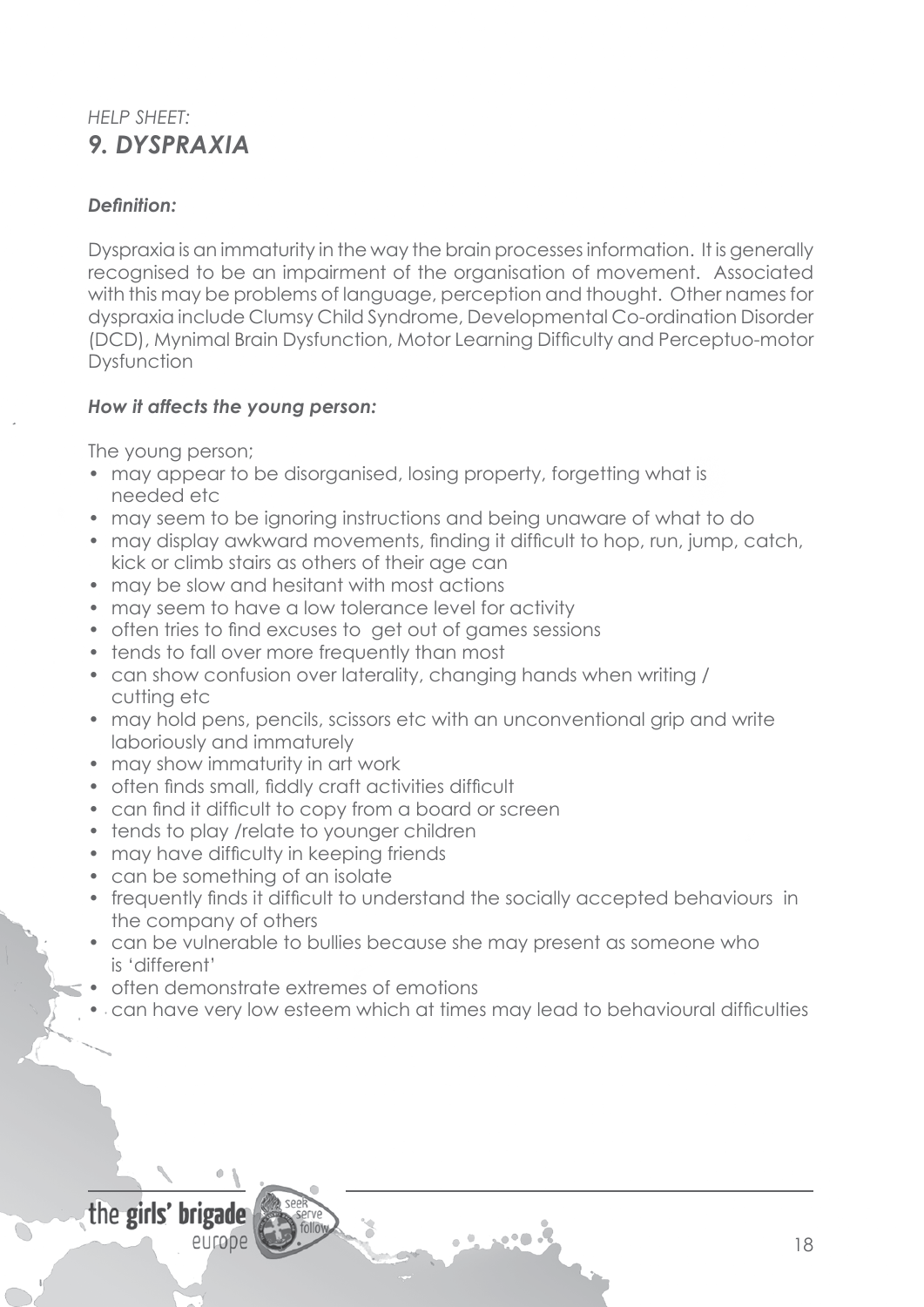- Try to give instructions one at a time.
- When giving information do so in small chunks that can be more easily assimilated.
- If new skills are being taught e.g. craft or cookery, provide one to one support to help manage all the 'bits'.
- In craft sessions adopt a 'Blue Peter' approach teaching and demonstrating one step at a time.
- Try to praise as often as possible; dyspraxic children often fail and self esteem can easily be lost.
- Where possible stick to a clear routine for the evening. This will help the young person ot to get confused.
- Ensure the young people know their way around the building; they may forget the names of different rooms or people, so they may get left behind when groups change round.
- When you have parties, barbecues, drinks ensure that they can sit down with their food etc; it is hard for them to balance plates, cups etc. whilst eating
- Be sensitive to their disability in physical sessions and where possible avoid team games where they will feel very vulnerable and may be very conscious that they are letting the side down.
- When choosing physical activities for you programme select activities that are about personal challenge rather than team effort
- Make sure that extra copies of letters, notes, written information etc. is given to the parent by a leader as the originals may be lost before they get to them
- Avoid writing activities whenever possible
- If writing needs to be copied use different colours on each line so that the young person can know which line they are on
- When out and about (on outings or in camp) designate someone to keep an eye out to ensure that belongings are not lost or left behind

## *Further information can be found from:*

Websites: *Dyspraxia Foundation* - www.dyspraxiafoundation.org.uk *Contact A Family* - www.cafamily.org.uk/Diretc/d48.html

2. o•.

the girls' brigade

entope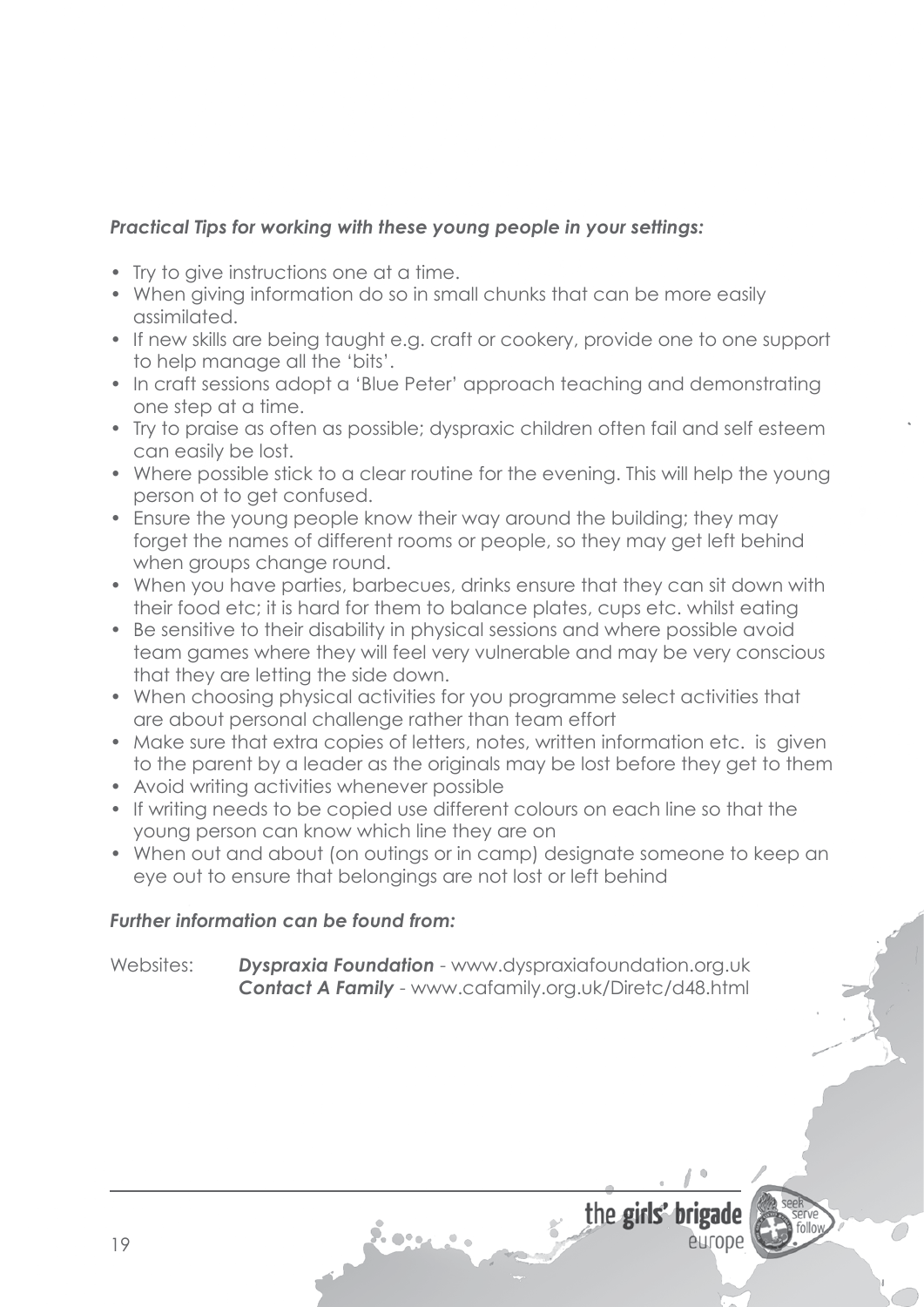# *HELP SHEET: 10. EPILEPSY*

### *Definition:*

Epilepsy is caused by a disorder of the brain. It is not a mental illness. It is not infectious and it cannot be 'caught' from someone who has it. Young people with Epilepsy usually experience fits and seizures. There are over 40 different types of epileptic seizures. People with epilepsy do not pass out but consciousness is affected. These fits and seizures can be partial or generalised. Partial seizures are caused by electrical activity in one part of the brain, whilst generalised seizures are caused by epileptic activity in the whole brain. Fits vary in seriousness and can present in different forms, from a major convulsion with jerking limbs to a momentary lapse of consciousness.

#### *How it affects the young person:*

Different types of epilepsy present in different ways:

- **Tonic Clonic seizure** the young person goes stiff, falls to the ground unconscious with jerking limbs. They may go still before regaining consciousness.
- • **Clonic Seizures**  the body stiffens and the young person falls over.
- **Absence Seizures** the young person is momentarily unconscious and unaware of what is happening around them. They cannot be wakened or alerted. To the observer the young person may appear to be day dreaming or switched off. Those suffering from this form of epilepsy may be slow to 'catch on' to things as they often do not hear all you say, momentarily blacking out, without your being aware, whilst you are giving instructions or explanations.
- **Atonic Seizures** all muscle tone is lost, the body goes limp and the young person falls to the ground. The young person is at risk of head injuries.
- **Myoclonic seizures** tend to occur in the mornings and cause abrupt jerking of the limbs. They are usually brief seizures and can be most frustrating.

#### *Practical Tips for working with these young people in your settings:*

- Although most seizures come completely out of the blue, there are a few things that can trigger an attack. It may therefore be helpful to avoid these things if possible. Triggers can include flashing lights, flickering of a computer screen, flashes of sunlight, tiredness, fever and stress.
- Some young people may have a brief 'warning' that an attack is about to happen. Young people may say they are feeling ' funny' or 'fitty'. Ask the parent, carer or young person themselves if there is any way they can indicate to you the onset of a fit.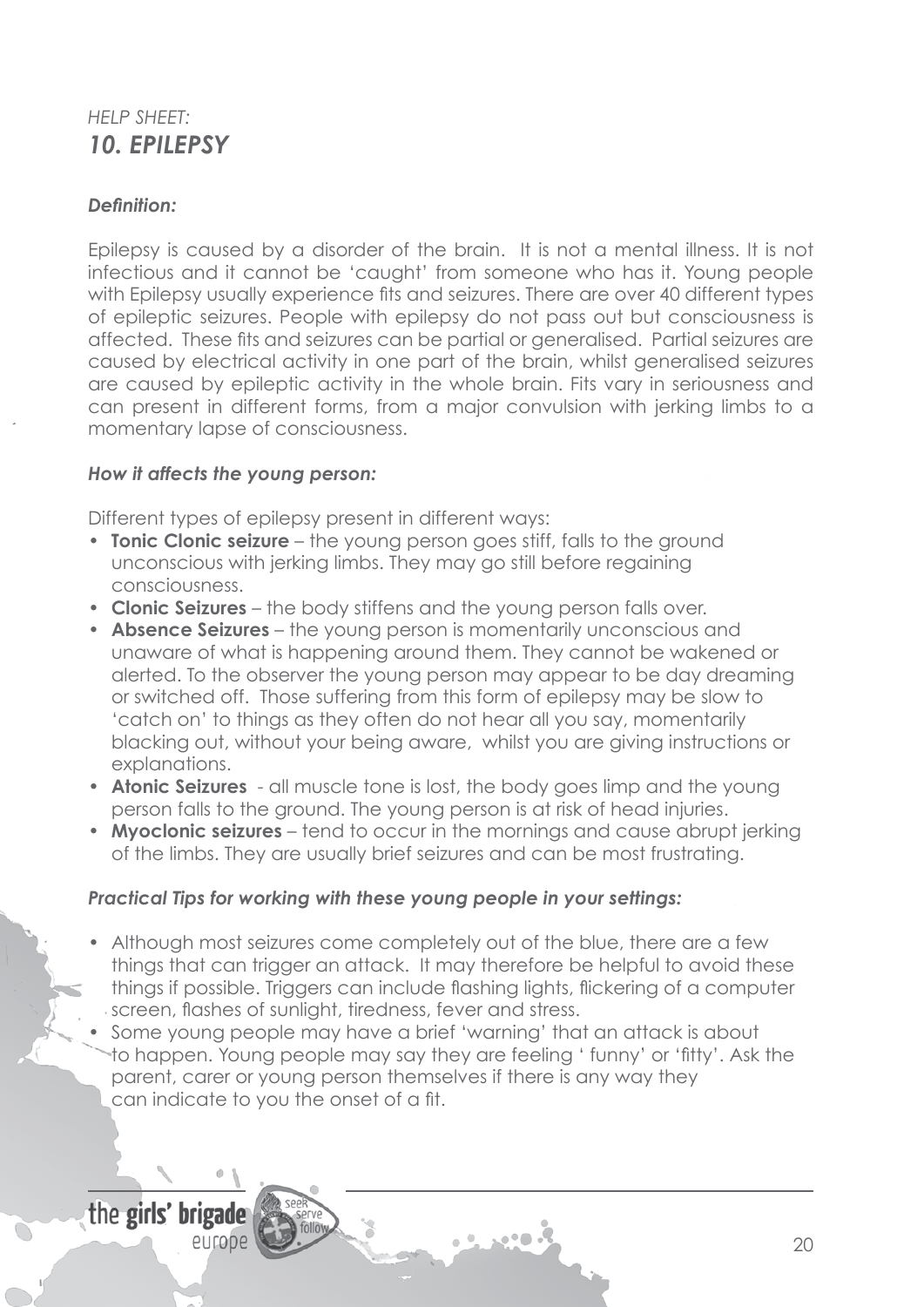- Check with the parent to ascertain the nature of the epilepsy ask:
	- o What type of epilepsy has the young person?
	- o Are there likely to be any warning signs before an attack?
	- o Are there any known triggers?
	- o What happens during their seizure?
	- o How long do the seizure usually last?
	- o What length of recovery period is generally required?
	- o What medication, if any, is administered?
	- o Should someone be trained in the administration of medication?
	- o How and where medication should be stored
	- o When to call an ambulance
- In case of an attack the basic rules are:
	- o Move any furniture or obstacles that may cause harm
	- o Cushion the head with something soft or hold the head in your arms
	- o Do not try to restrict the jerking movements
	- o Take note of the time the seizure starts
	- o Do not put anything in the mouth or give a drink
	- o Do not move them, unless they are in a place of danger
	- o Loosen any tight clothing
	- o Keep calm
	- o Allow the seizure to run its natural course
	- o Give lots of reassurance as it can be a frightening experience
	- o Once they have returned to consciousness wipe away saliva
	- o Provide a place for them to rest after the seizure
	- o Inform the parents of the length of the seizure and any known trigger
- Further help may be required and an ambulance will need to be called if:
	- o an injury has occurred as they fell or fitted
	- o one seizure appears to run into another without a return to consciousness
	- o the seizure is longer than the normal time that parents have told you
	- o you are in any doubt

### *Further information can be found from:*

Websites: *Epilepsy Action* - www.epilepsy.org.uk *The National Society for Epilepsy* - www.epilepsynse.org.uk *Epilepsy Action Scotland* - www.epilepsyscotland.org.uk

europe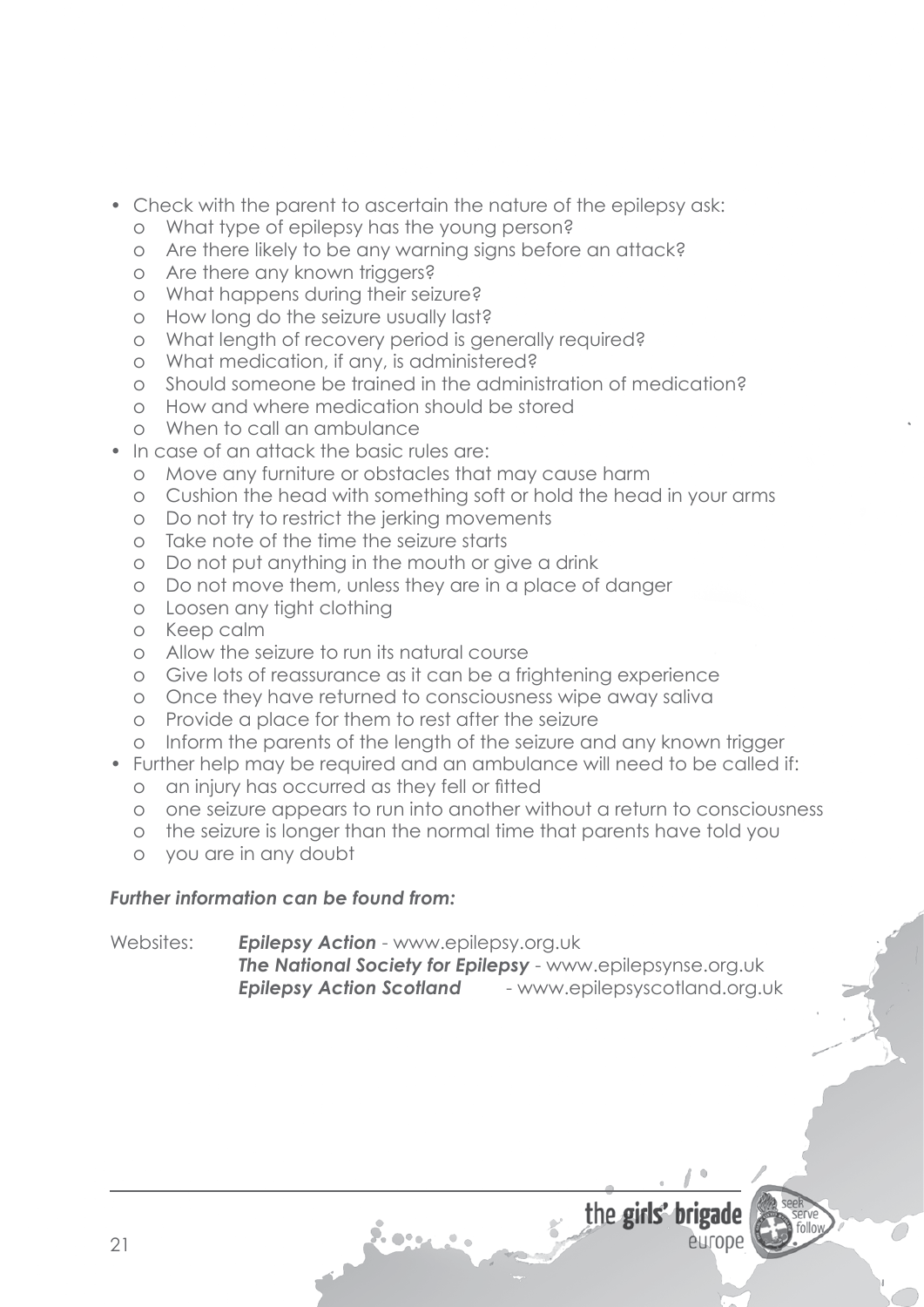# *HELP SHEET: 11. HEARING IMPAIRMENT*

### *Definition:*

Hearing Impairment is a term used to describe a whole range of conditions. The young person with hearing impairment may hear most sounds, but mishear or misunderstand what is being said. On the other hand, she may have a total loss of hearing. Any level of hearing impairment can be debilitating to the young person. There are two main types of hearing impairment – conductive loss or sensory loss. Sometimes the two types occur together. Conductive loss is the most common type. It is caused by damage or blockage to the ear drum, ear canal or middle ear and can frequently be intermittent. Sensory loss, however, involves damage to the inner ear, to the nerve paths, or to the part of the brain that interprets sound.

#### *How it affects the young person:*

The young person;

- may have to wear a hearing aid which may be an uncomfortable experience
- may continually hear distorted and unpleasant sounds
- may lip read
- may encounter language difficulties as she has not heard the sounds she is trying to make
- may also have speech that is difficult to understand
- may frequently misunderstand what is being said
- may appear to be staring at others
- may often appear to be frustrated either because she cannot make herself understood or because she does not know what to do
- may move around to ensure she is in front of the person communicating
- may use some form of sign language e.g. Makaton or British Sign Language
- may continually be looking for visual clues
- may follow other young people
- may do things slightly after others as she is watching for clues
- may appear inattentive when there is a lot of speaking going on
- may appear to be disobedient when in reality she just hasn't heard the rules / the instructions / the command
- may demonstrate agitation, withdrawal or disturbed behaviour because of how others respond to her

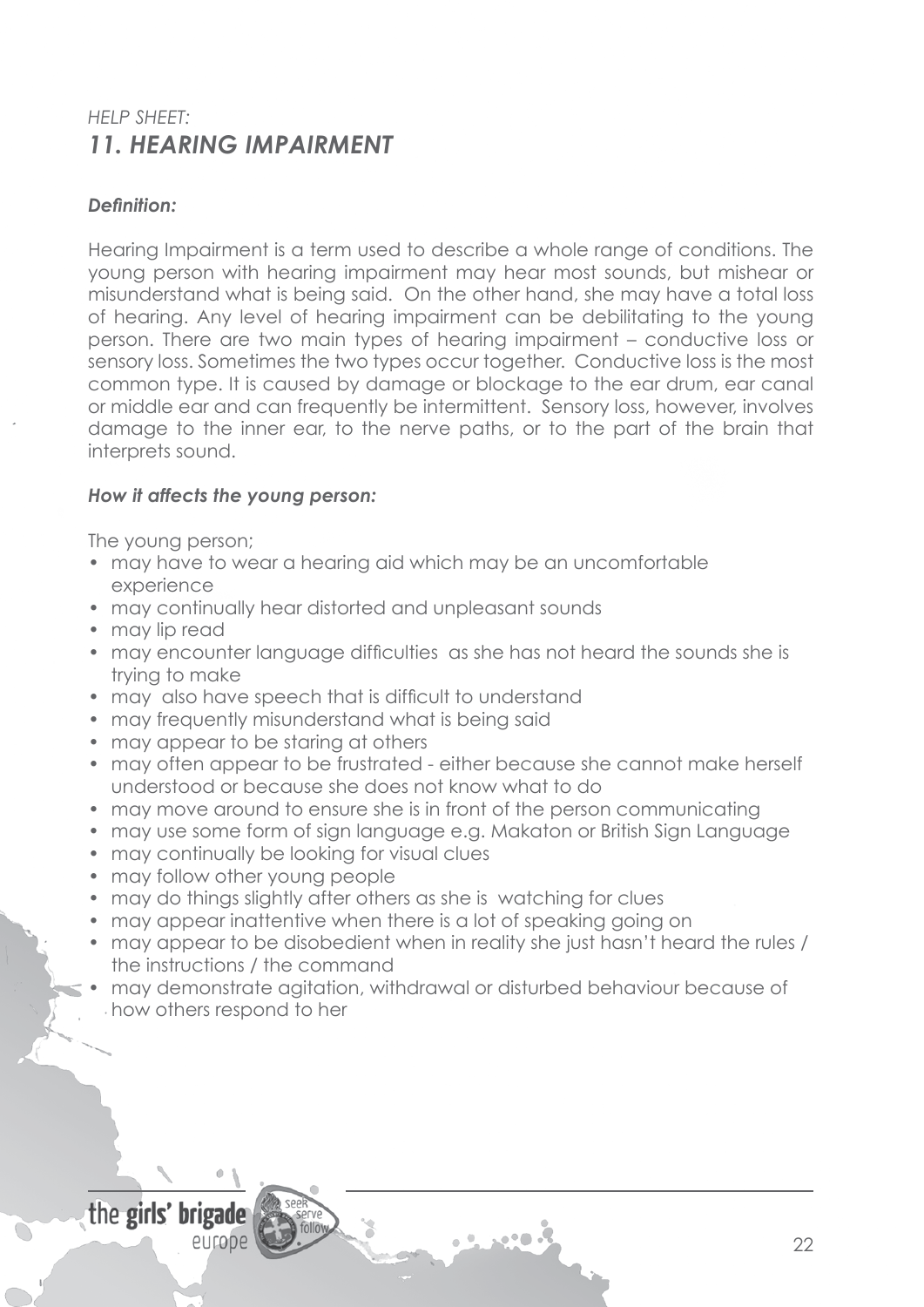- Always stand where the young person can clearly see you face
- Remember when communicating not to stand with your back to the light
- Keep your hands away from your face when communicating
- Check whether the young person uses a form of signing and if she does try to learn some signs
- Encourage other members of the group to learn signs too
- Whenever possible use body language to aid your communication
- When giving instructions use short sentences and phrases to aid understanding
- When giving instructions e.g. in craft do so one step at a time and always give a visual demonstration as well as verbal instructions
- Watch out in case there is any teasing or lack of understanding from others
- When playing noisy games, hearing aids may be turned off to avoid a cacophony of sound. Remind the young person to switch the aid back on after the game
- During games remember that the young person cannot hear a whistle or bell. When ever possible use visual signs as well as aural ones e.g. a flag or gesture
- Use visual aids when ever possible e.g. to illustrate devotional thoughts, to give information, to teach a new skill
- When planning your programme try to involve as many practical tasks as possible
- Consider whether having a 'hearing buddy' would be helpful to the young person
- • Do not shout
- Remember safety is a key issue. Warnings that depend on hearing are of no use to a hearing impaired young person e.g. fire alarms, bells, car horns, a shouted command. Have a plan to ensure that someone is designated to ensure the young person is warned in the case of danger.

### *Further information can be found from:*

Websites: **Royal National Institute for Deaf People** - www.mid.org.uk National *Deaf Children's Society* - www.ndcs.org.uk *British Deaf Association* - www.britishdeafassociation.org.uk *Sense* - www.sense.og.uk

7. o•.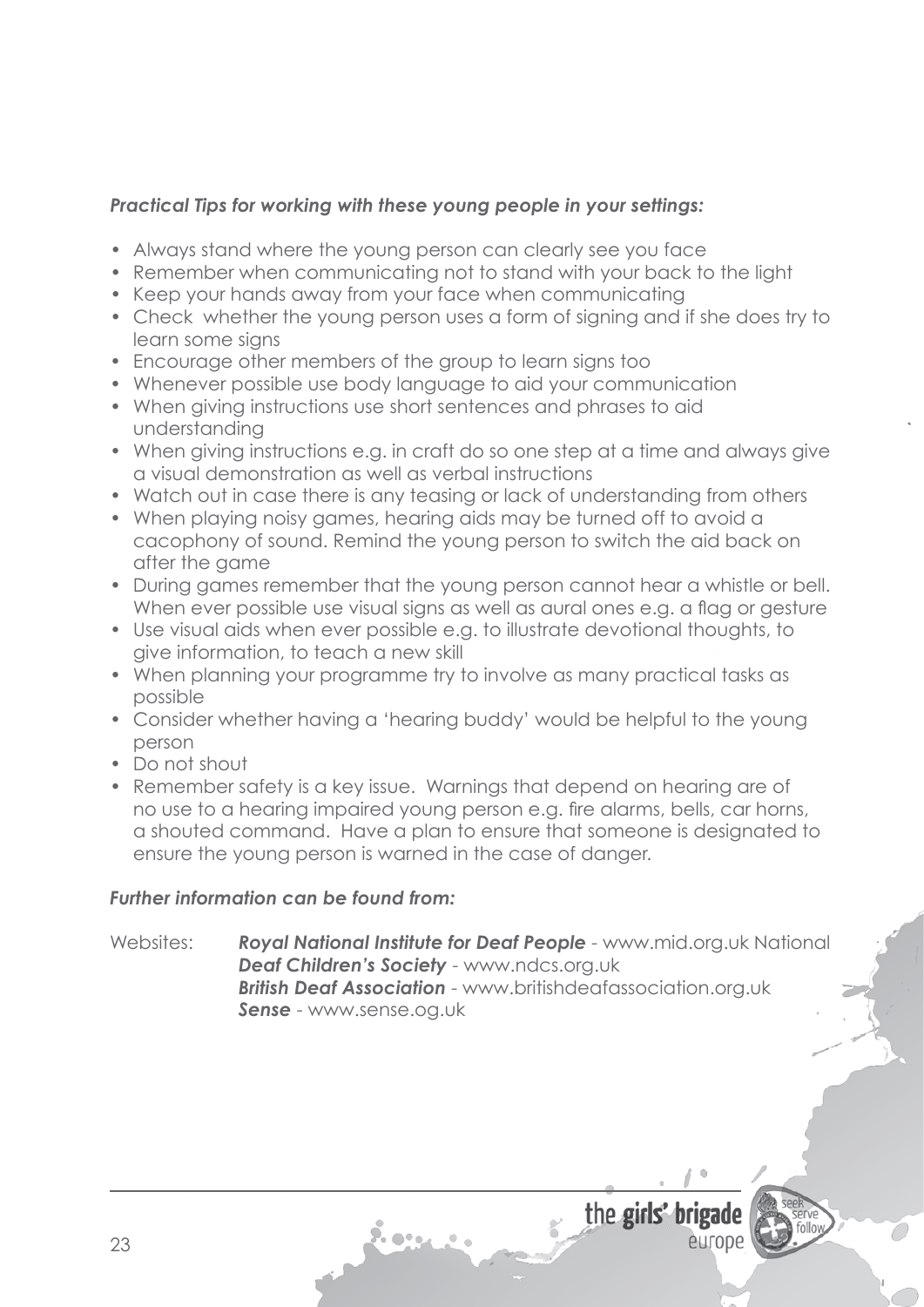# *HELP SHEET: 12. LANGUAGE IMPAIRMENT*

### *Definition:*

Specific language impairment, developmental language delay, developmental language disorder, difficulties with receptive or expressive language are all terms that may be used to describe the young person who has problems with spoken communication. This may be difficulty with understanding spoken language (receptive language difficulties) or it may be to do with their inability to express themselves in the spoken word (expressive language difficulties). Here we are considering difficulties which cannot be attributed to physical disabilities, emotional problems or environmental deprivation. One in ten children struggle with this invisible disability.

### *How it affects the young person:*

The young person with **receptive language** difficulties:

- may be constantly watching others to se what they have to do
- may appear to forget what they have been told
- may appear to be disobedient when in reality they have not understood
- may give a response that does not answer the question asked (e.g  $Q$ : 'Who is meeting you tonight?' A: 'Because its fun!' )
- may switch off / get easily distracted if there is a lot of talking because she is not able to follow what is being said
- may keep asking what she has to do next
- may go off at tangents when there is a group discussion
- may latch on to one word in a sentence, ignoring the context in which it is used.

The young person with **expressive language** difficulties:

- may have a limited vocabulary / or overuse a few known words
- may have difficulty finding the words she needs to express herself
- may find it difficult to categorise things
- may struggle to get words in the right order / relate events in the sequence
- may have difficulty expressing abstract concepts
- may speak in single words / short phrases rather than sentences
- may find it difficult to explain what she means
- may have difficulties getting the right word endings e.g. walk/walked/walking
- may confuse gender saying he instead of she, his instead of her
- may confuse prepositions on, in, under, over, beside, above, below

# the girls' brigade

europe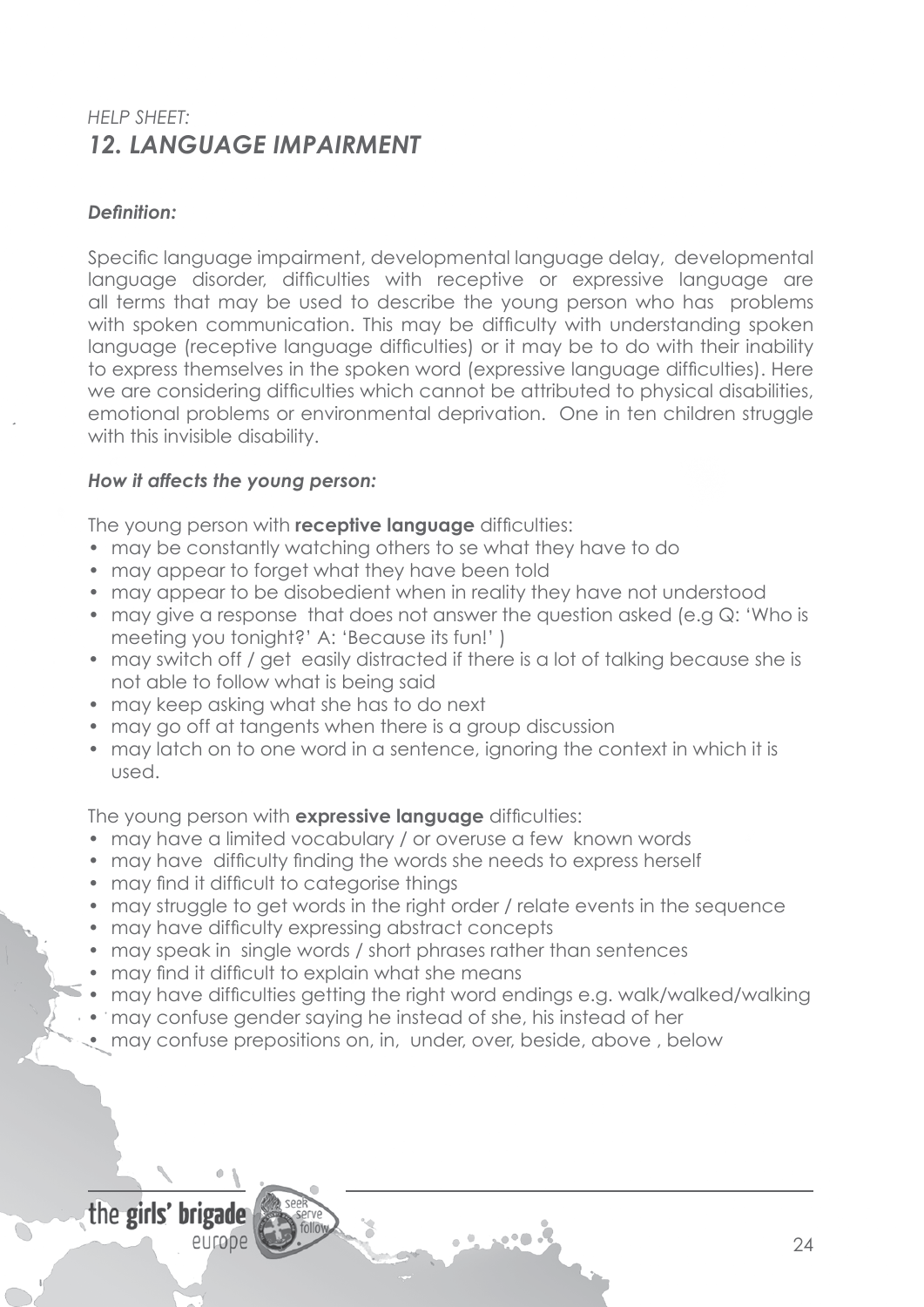- may miss significant facts / words out of her spoken language
- may fail to get to the point in a conversation
- may be socially withdrawn and anxious
- may make inappropriate comments, give an answer that does not relate to the question

- When a young person says a word / constructs a sentence incorrectly, repeat it back to her correctly (do not make her say it again)
- When teaching games break instructions down, teaching each part separately
- Use short clear instructions at all times and give visual clues to help
- When speaking to the young person preface your statement / question with her name, or touch her gently on the shoulder to alert her to the fact that she needs to listen
- Try to avoid abstract ideas and concepts especially in devotional times e.g. 'Jesus wants to live in your heart'. This will confuse the young person
- Use lots of non verbal signals to help the young person to understand what is required e.g. gestures, facial expressions, demonstration
- Try to avoid technical or complex vocabulary
- Slow the pace of your speech
- Allow the young person time to respond. Do not rush her.
- Make sure you face the young person when speaking to her and, if appropriate, bend down so that you are at her level.
- Do not turn away until you have completed your sentence.

7. o•.

- Regularly check that the young person has understood instructions by asking questions
- When teaching a new skill, give a running commentary on what you are doing so that the young person can identify new vocabulary
- Help the young person to express herself by giving her options. (e.g. Do you want to use felt pens or paints?' rather than 'What do you want to use?')

the girls' brigade

entope

## *Further information can be found from:*

Websites: **AFASIC** - www.afasic.og.uk  *I CAN* - www.ican.org.uk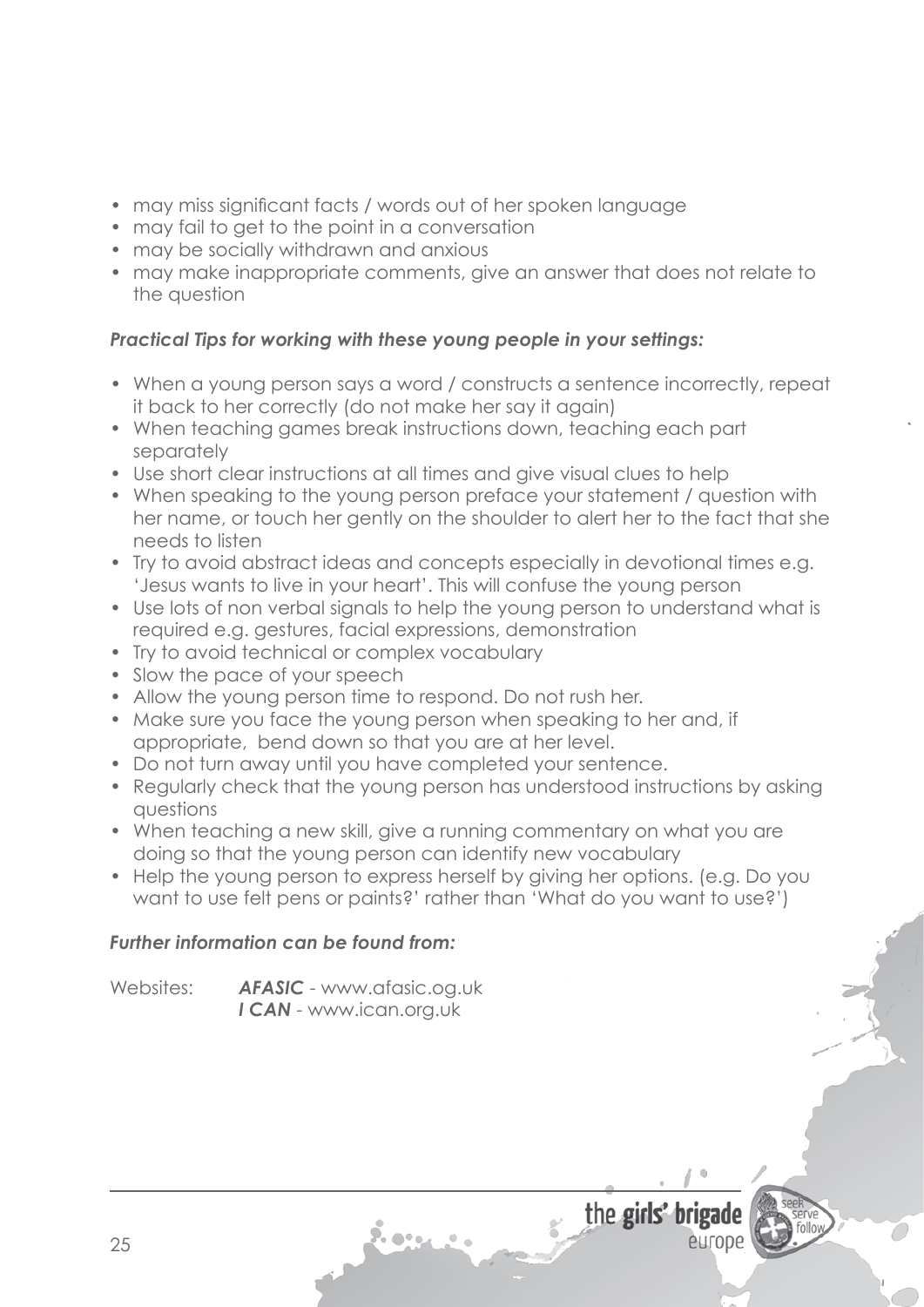# *HELP SHEET: 13. SPINA BIFIDA & HYDROCEPHALUS*

### *Definition:*

The term 'spina bifida' means cleft spine. It is a birth defect which occurs when the spine does not close properly during the first months of pregnancy. There are three main types of Spina Bifida. Spina Bifida Occulta is the most common form. Many people have it but might never know as it can go undetected for years. Meningocele is a form of Spina Bifida where some of the protective covering around the spine pushes through the opening in the vertebrae. This form of Spina Bifida can often be repaired with little damage to the nerves. Finally, there is Myelomeningocele which is the most severe form of Spina Bifida. With Myelomeningocele part of the spinal cord itself protrudes through the back, sometimes exposing nerves or tissue. A large percentage (80%-90%) of those born with this form of Spina Bifida also have hydrocephalus (water on the brain) This can be corrected with a shunt which is surgically placed to relieve the excess pressure. Hydrocephalus can occur without Spina Bifida but the two conditions often occur together. Spin Bifida is not a disease and unless medical science discovers a way to repair the nerve damage it won't get better. However, those with Spina Bifida can, and do, live long fulfilled and happy lives.

#### *How it affects the young person:*

The young person may be affected in different ways depending upon the severity of their condition. Below are some of the ways in which they may be affected, but you will need to talk to parents / carers to get a true picture of the young person with whom you are working.

The young person:

- will probably have some mobility problems
- may have some paralysis and loss of sensation below the level of the damage
- might need to use crutches, braces or a wheelchair
- may have poor control of bowel or bladder
- may have a catheter or a tube to permit the passage of urine
- may wear nappies or pads
- may have poor coordination affecting handwriting, games and activities
- may articulate ably, though they may not understand all that is being said
- may need a series of operations to insert shunts
- may have poor hand –eye coordination
- may be prone to kidney damage

# the girls' brigade

europe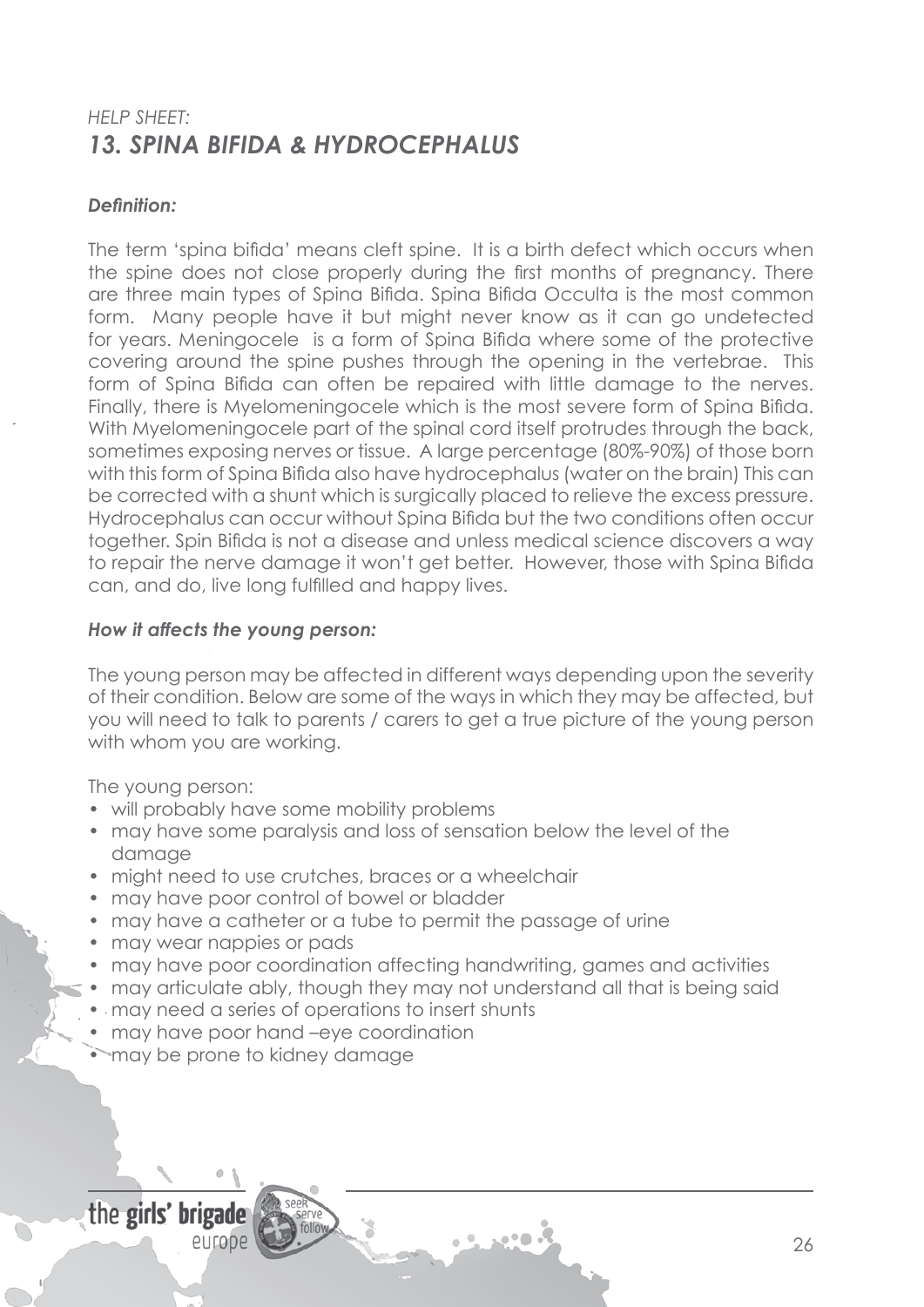If Hydrocephalus is also present the young person:

- may have developmental delay
- may have learning difficulties
- may find paying attention difficult
- may find it difficult to organise, sequence and process information

## *Practical Tips for working with these young people in your settings:*

- Discuss with parents / carers the amount of help / support that will be required
- If needed have an extra helper or support worker to support the young person
- If appropriate, assign someone to help manage the young person's toileting needs
- Wherever possible help the young person to be as independent as possible e.g. using scissors, cutlery, pencils, tools
- Carefully consider which rooms are to be used for which activity, ensuring wheelchair access where necessary and moving from upstairs to down or from a small room to a bigger one as required
- Consider whether a simple ramp may be helpful for access to the building
- However, wherever possible help the young person to be as independent as possible e.g. using scissors, cutlery, pencils, tools
- Extra drinks may be needed during hot weather to keep the kidneys functioning well
- Try to find ways in which the young person can join in physical activities as exercise is very important to aid circulation
- Remember that because of poor eye hand coordination ball skills might be difficult
- Encourage the young person to try new things
- Try to ensure that tables are at the right height and accessible for the young person especially if they are in a wheelchair
- If appropriate see also the sheet on developmental delay And finally if a young person with hydrocephalus develops a severe headache, drowsiness or vomiting this may indicate that a shunt is not working properly and medical attention should be sought immediately.

## *Further information can be found from:*

Websites: *Association for Spina Bifida and Hydrocephalus* - www.asbah.org *Scottish Spina Bifida Association* - www.ssba.org.uk *Spina Bifida Association of America* - www.sbaa.org

7. e .

the girls' b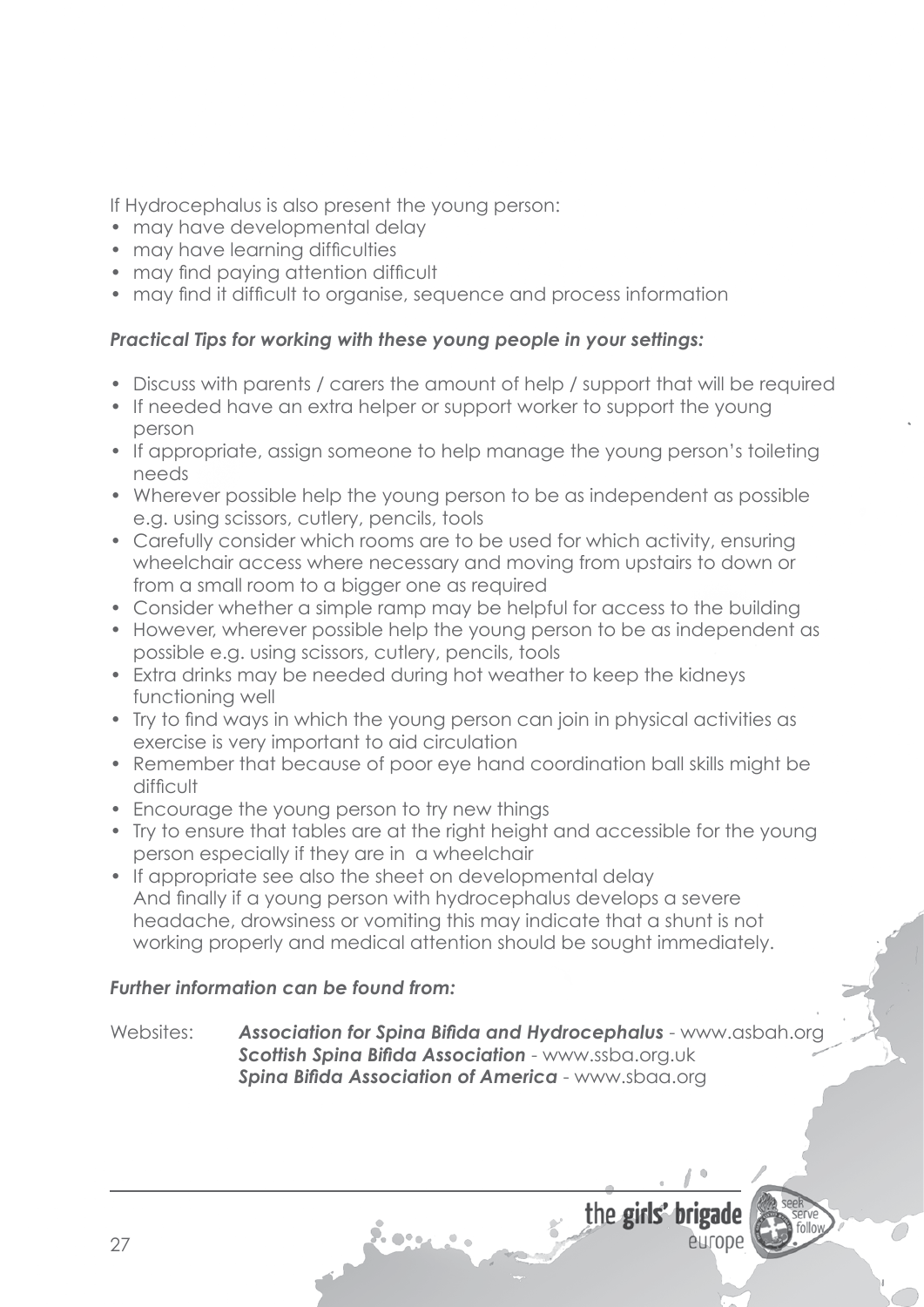# *HELP SHEET: 14. VISUAL IMPAIRMENT*

### *Definition:*

Visual impairment is not a term normally used to describe someone who is long or short – sighted, rather it is when there is some loss or distortion to vision. Sight loss may be a gradual deterioration over a long time or it may be sudden and severe. It may be caused by genetic conditions, associated with other conditions or illnesses, or may result from injury or accident involving the eye. There are around 2 million people in the UK with sight problems. Their difficulties can range from people whose vision will not, for example, allow them to pass their vision test for driving, to people who are registered blind. Children with visual impairment may, or may not, have other additional support needs.

### *How it affects the young person:*

The young person:

- may have distorted vision
- may need to wear glasses or contact lenses
- may be unable to distinguish shapes or colours
- will not respond to facial expressions and non verbal clues
- may need to attend a special school or unit, involving the need to travel some distance to attend school
- may have inflamed or bloodshot eyes
- may have rapid, involuntary eye movements
- may constantly blink or rub their eyes
- may be prone to clumsiness
- may frequently complain about headaches
- may find activities involving balance difficult

### *Practical Tips for working with these young people in your settings:*

- Use verbal cues when possible as a visually impaired young person may not be aware of what is happening at a distance.
- Allow the young person to stand near you if you are demonstrating anything.
- Additional work space may be required when working on crafts etc. to accommodate any special materials.
- Simple enlargement of print may be helpful, however not all visually impaired young people need enlargements.
- On printed material, black or other dark colour of print on yellow or pale green backgrounds provide good contrast without the glare of a white background.

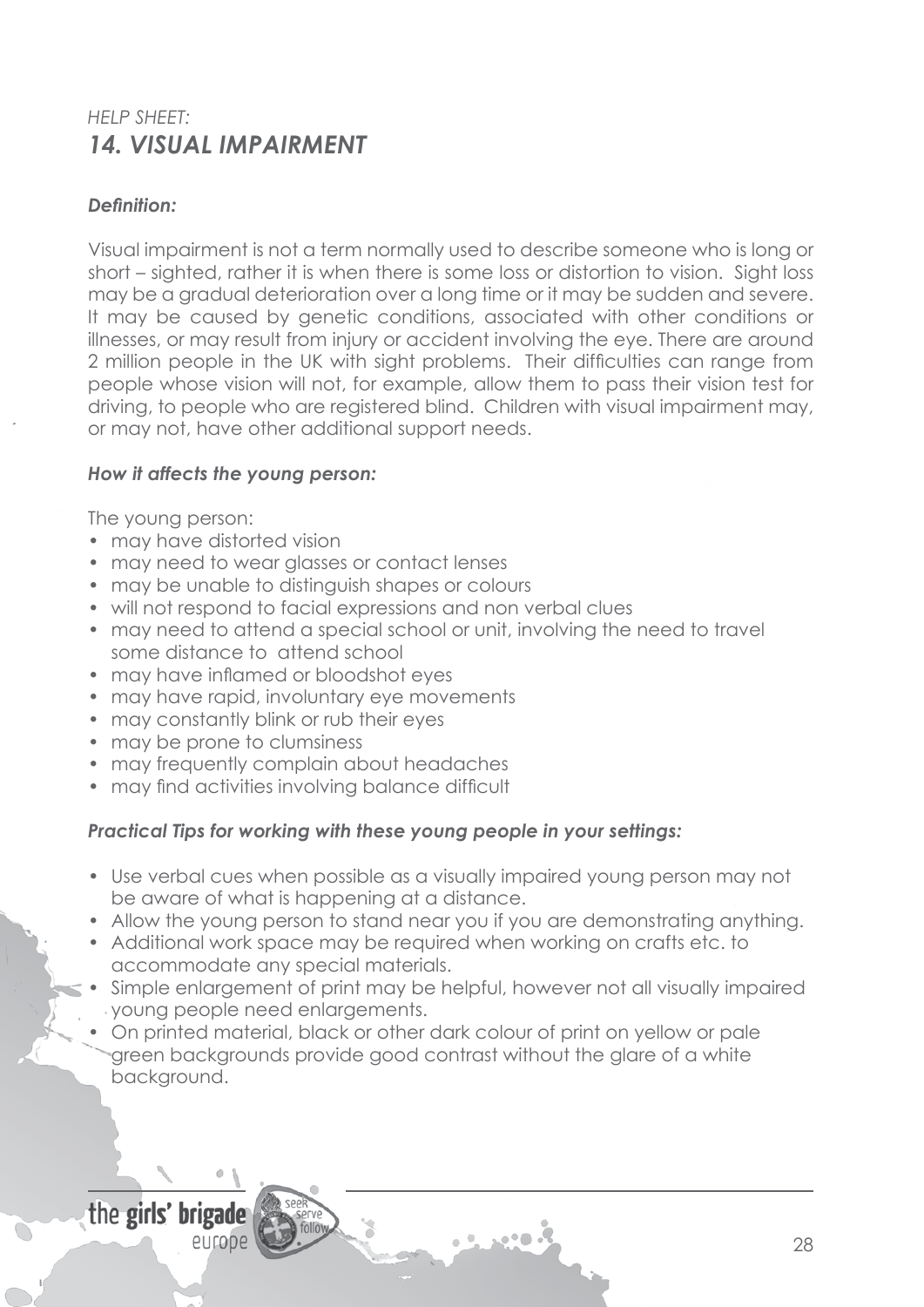- On written sheets use a broad felt tipped pen or broad font.
- Use a font with no finishing strokes which can be confusing e.g. sans serif.
- Avoid italic or any other ornate fonts
- When printing out material use a larger than usual font, at least 16 or 18
- As with all readers, visually impaired people read by looking for distinctive features of words rather than individual letters, so use a mixture of lower and upper case letters to aid discrimination
- Check whether the young person uses any aides such as magnifying glass, large print editions of publications, audio descriptions or Braille versions,
- Keep the premises well lit especially passage ways, corners, entrances/ exits
- An angle poise lamp may give precise lighting to a particular task.
- Visually impaired young people may take longer to complete tasks. Ensure this is built into the programme without drawing attention to individuals.
- Encourage the young person and her peers to work in an organised manner to diminish stress involved looking for materials, etc.
- Avoid placing like coloured objects on like coloured backgrounds
- Free your meeting place from obstructions which will hinder movement
- Until the young person is able to recognise leaders and peers by voice, etc. always introduce yourself by name e.g. "Hi Jane, it's Mary, I'm just marking your attendance in the register."
- Ensure sufficient adult assistance is available for the task to be undertaken
- Take extra care about the safety of the environment. Ensure that there are no small hazards at ground level. Keep the room free from clutter
- Steps, entrances to rooms etc can be marked with white /yellow hazard strips to make them more 'visible'
- It may be appropriate to borrow a set of "visual impairment spectacles" so leaders and peers can discover some of the difficulties people with visual impairment encounter.

### *Further information can be found from:*

Websites: *RNIB* - www.rnib.org.uk *The Nat. Federation of Families with Visually Impaired Children* - www.look-uk.org *Action for Blind People* - www.actionforblind people.org.uk

*Contact school or college where young person attends*



entope